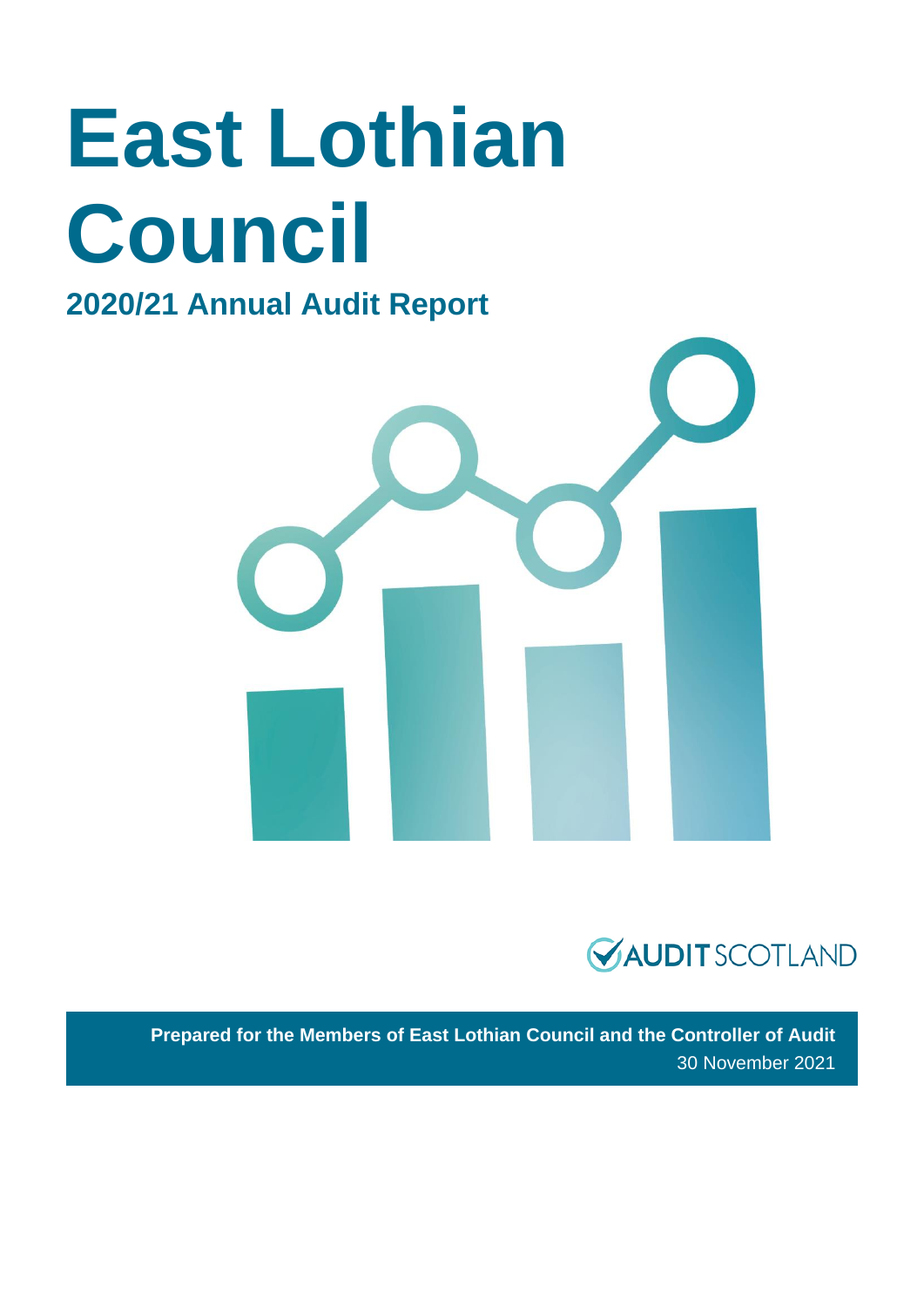# **Contents**

| Key messages                                                   | 3  |
|----------------------------------------------------------------|----|
| <b>Introduction</b>                                            | 3  |
| 1. Audit of 2020/21 annual accounts                            | 7  |
| 2. Financial management                                        | 14 |
| 3. Financial sustainability                                    | 23 |
| 4. Governance and transparency                                 | 25 |
| 5. Best Value                                                  | 27 |
| Appendix 1: Action plan 2020/21                                | 30 |
| Appendix 2: Significant audit risks identified during planning | 36 |
| Appendix 3: Summary of national performance reports 2020/21    | 40 |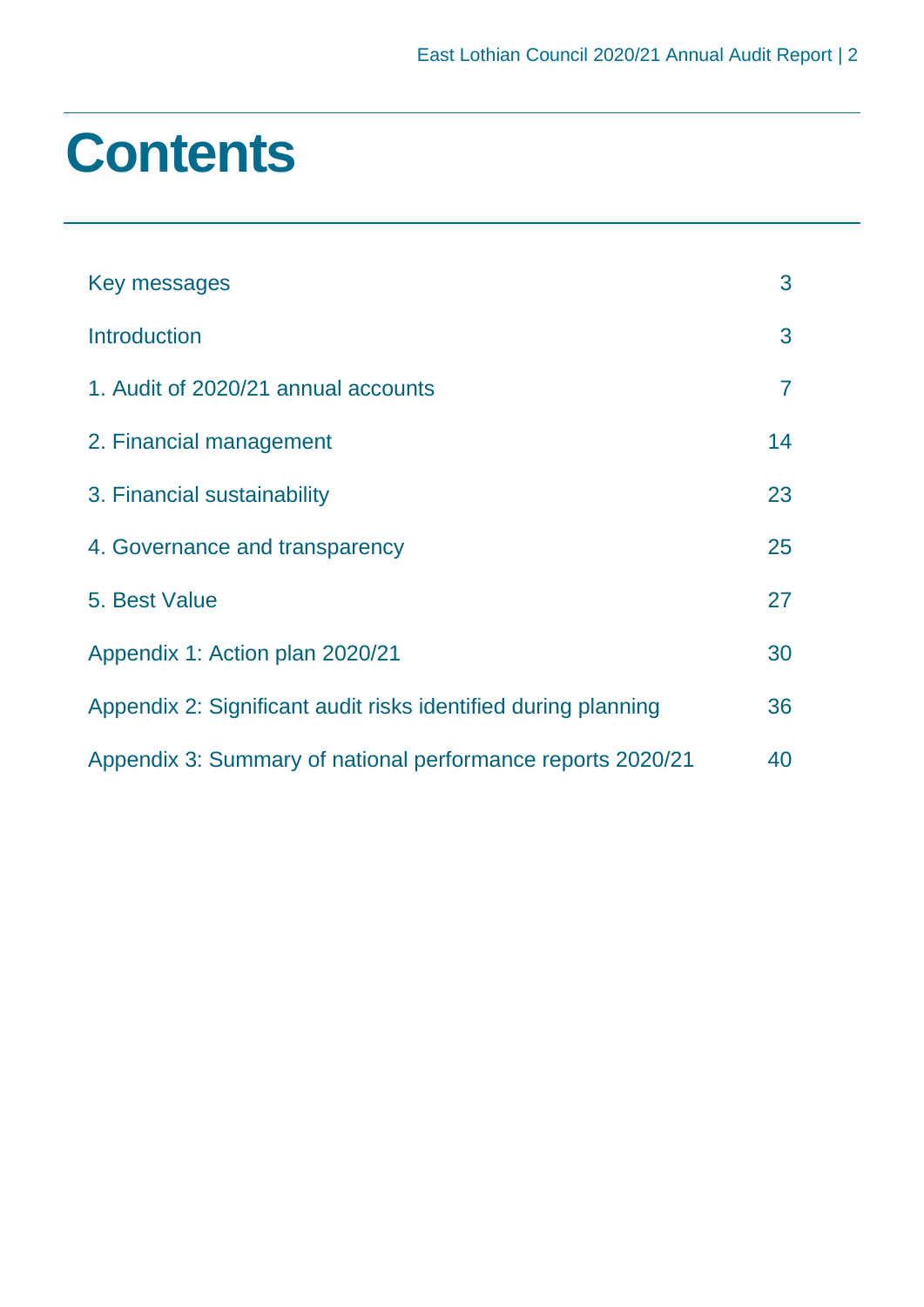# <span id="page-2-0"></span>**Key messages**

# **2020/21 annual accounts**

- **1** Our audit opinions on the annual accounts of the council, its group and the Dr Bruce Fund (section 106 charity administered by the council) are unmodified.
- **2** The Covid-19 pandemic had an impact on the auditing timetable for the 2020/21 financial statements and as a result concluding the audit was delayed to 30 November. This is acceptable under the provisions of the Coronavirus (Scotland) Act 2020.

# **Financial management**

- **3** The council has appropriate and effective financial management arrangements.
- **4** The Covid-19 pandemic had a significant impact on the 2020/21 budget. Total expenditure increased from £243.904 million to £255.558 million, although at year end there was an underspend of £12.5 million.
- **5** The council has appropriate budget setting and monitoring arrangements in place.

# **Financial sustainability**

- **6** The financial impact of the Covid-19 pandemic on the council will be challenging over the coming years.
- **7** Medium and longer term financial plans are in place and are being reviewed and updated to reflect the impact of the pandemic.

# **Governance and transparency**

- **8** The governance arrangements introduced in response to the pandemic are appropriate and operated effectively.
- **9** There is effective scrutiny, challenge and informed decision making.

# **Best Value**

- <span id="page-2-1"></span>**10** The council has made limited progress in addressing the Best Value improvement plan actions due to Covid-19.
- **11** The Covid-19 pandemic has had a significant impact on council services.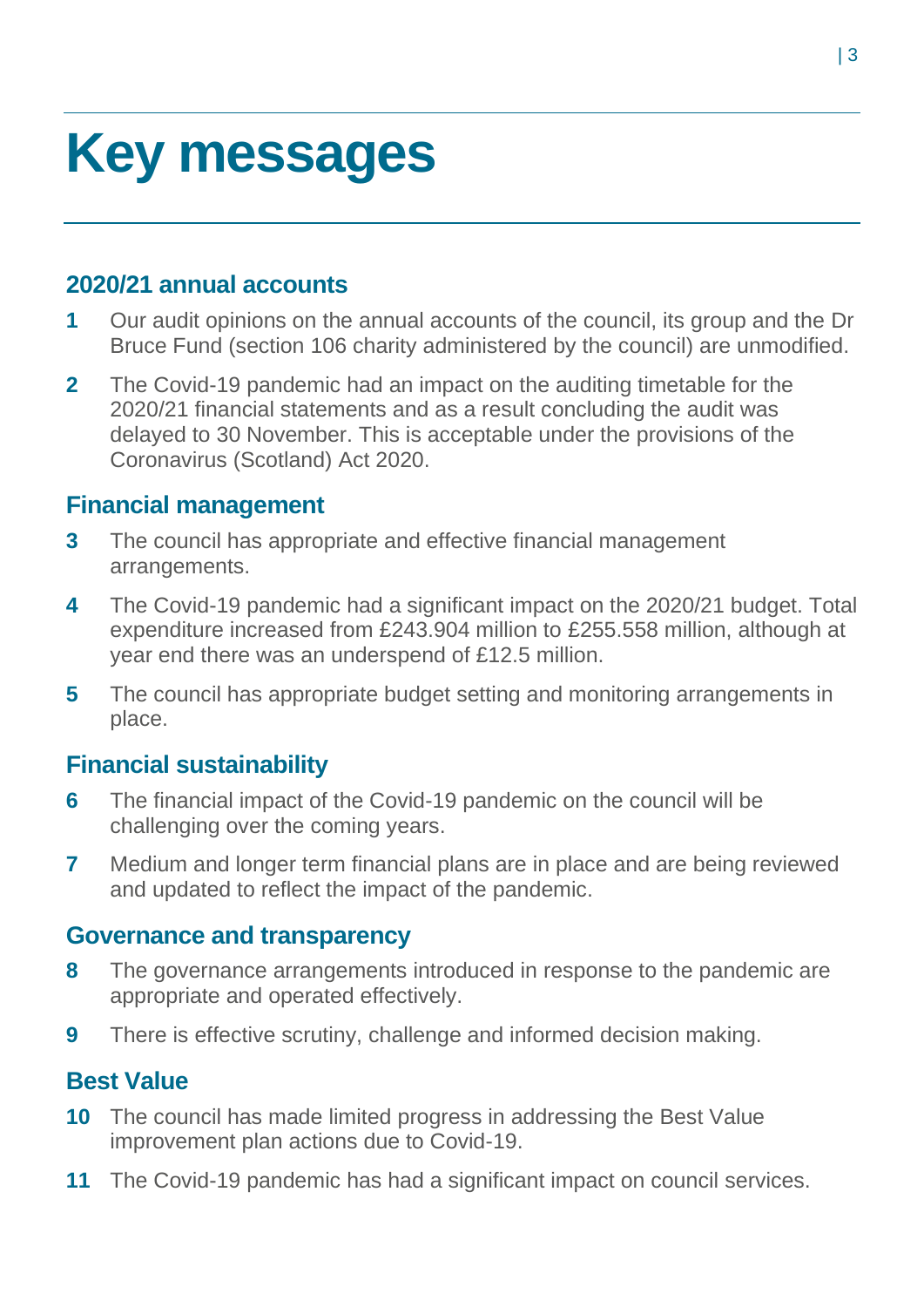# **Introduction**

**1.** This report summarises the findings arising from the 2020/21 audit of East Lothian Council (the council) and its group.

**2.** The scope of the audit was set out in our 2020/21 Annual Audit Plan presented to the 15 June 2021 meeting of the Audit and Governance Committee. This report comprises the findings from:

- an audit of the annual accounts
- consideration of the four audit dimensions that frame the wider scope of public audit set out in the [Code of Audit Practice 2016](http://www.audit-scotland.gov.uk/report/code-of-audit-practice-2016) namely, financial management, financial sustainability, governance and transparency and value for money.
- **3.** The main elements of our audit work in 2020/21 have been:
	- an audit of the annual accounts of the council and its group including the statement of accounts of the Dr Bruce Fund (section 106 charity administered by the council) and the issue of independent auditors' reports setting out our opinions
	- a review of the council's key financial systems
	- consideration of the four audit dimensions including follow up work from the council's Best Value Assurance Report (BVAR) published in November 2018.

**4.** The global coronavirus pandemic has had a considerable impact on East Lothian Council during 2020/21. This has had significant implications for the services it delivers and the suspension of non-essential projects and activities, such as capital construction. Risks related to the pandemic were included in our Annual Audit Plan, and we have adapted our planned work to address any new emerging risks.

## **Adding value through the audit**

**5.** We add value to the council through the audit by:

- identifying and providing insight on significant risks, and making clear and relevant recommendations
- sharing intelligence and good practice through our national reports [\(Appendix 3\)](#page-39-0) and good practice guides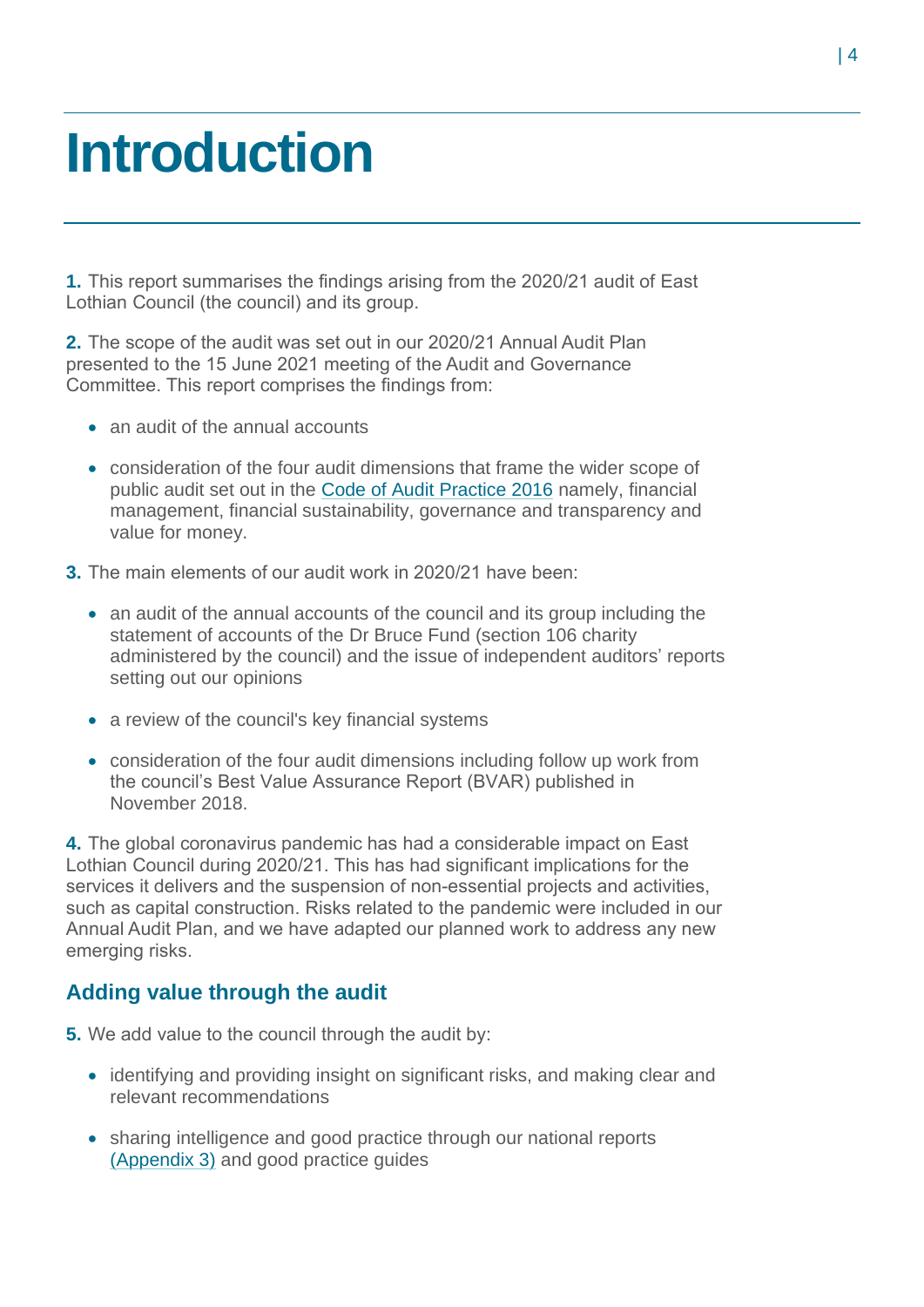• providing clear and focused conclusions on the appropriateness, effectiveness and impact of corporate governance, performance management arrangements and financial sustainability.

# **Responsibilities and reporting**

**6.** The council has primary responsibility for ensuring the proper financial stewardship of public funds. This includes preparing annual accounts that are in accordance with proper accounting practices.

**7.** The council is also responsible for compliance with legislation, and putting arrangements in place for governance, propriety and regularity that enable it to successfully deliver its objectives.

**8.** Our responsibilities as independent auditor appointed by the Accounts Commission are established by the Local Government in Scotland Act 1973, the [Code of Audit Practice 2016](http://www.audit-scotland.gov.uk/report/code-of-audit-practice-2016) and supplementary guidance, and International Standards on Auditing in the UK.

**9.** As public sector auditors we give independent opinions on the annual accounts. Additionally, we conclude on:

- the effectiveness of the council's performance management arrangements,
- the suitability and effectiveness of corporate governance arrangements, and financial position
- the arrangements for securing financial sustainability and,
- Best Value arrangements.

**10.** Further details of the respective responsibilities of management and the auditor can be found in the [Code of Audit Practice 2016.](http://www.audit-scotland.gov.uk/report/code-of-audit-practice-2016) and supplementary guidance.

**11.** This report raises matters from our audit. Weaknesses or risks identified are only those which have come to our attention during our normal audit work and may not be all that exist. Communicating these does not absolve management from its responsibility to address the issues we raise and to maintain adequate systems of control.

**12.** Our annual audit report contains an agreed action plan at [Appendix 1](#page-29-0) setting out specific recommendations, responsible officers and dates for implementation. It also includes outstanding actions from last year and the steps being taken to implement them.

## **Auditor Independence**

**13.** Auditors appointed by the Accounts Commission or Auditor General must comply with the Code of Audit Practice and relevant supporting guidance. When auditing the financial statements auditors must comply with professional standards issued by the Financial Reporting Council and those of the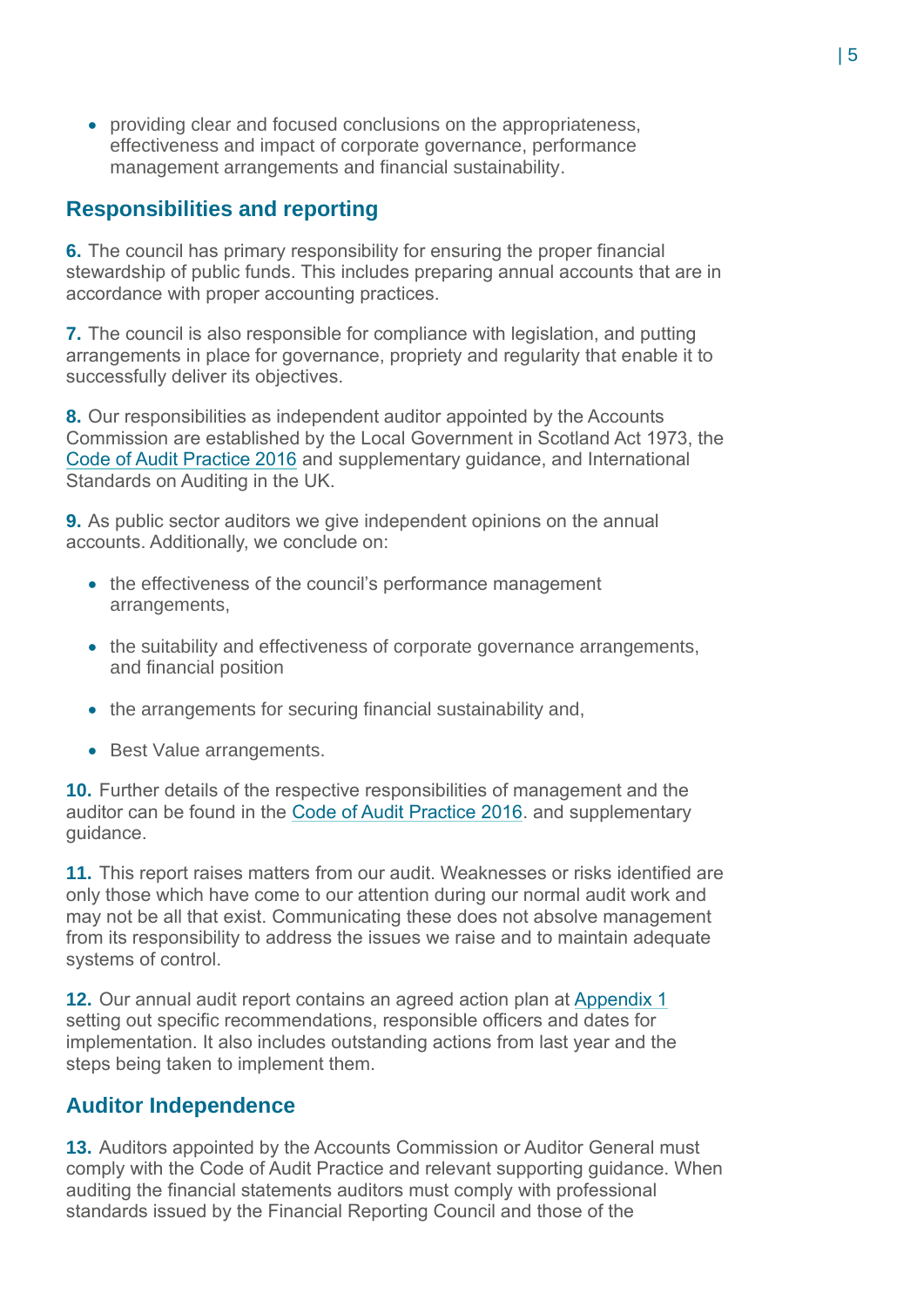professional accountancy bodies. We can confirm that we comply with the Financial Reporting Council's Ethical Standard. We can also confirm that we have not undertaken any non-audit related services and therefore the 2020/21 audit fee of £253,490 as set out in our Annual Audit Plan remains unchanged. We are not aware of any relationships that could compromise our objectivity and independence.

**14.** This report is addressed to both the council and the Controller of Audit and will be published on Audit Scotland's website [www.audit-scotland.gov.uk](http://www.audit-scotland.gov.uk/) in due course. We would like to thank the management and staff who have been involved in our work for their cooperation and assistance during the audit.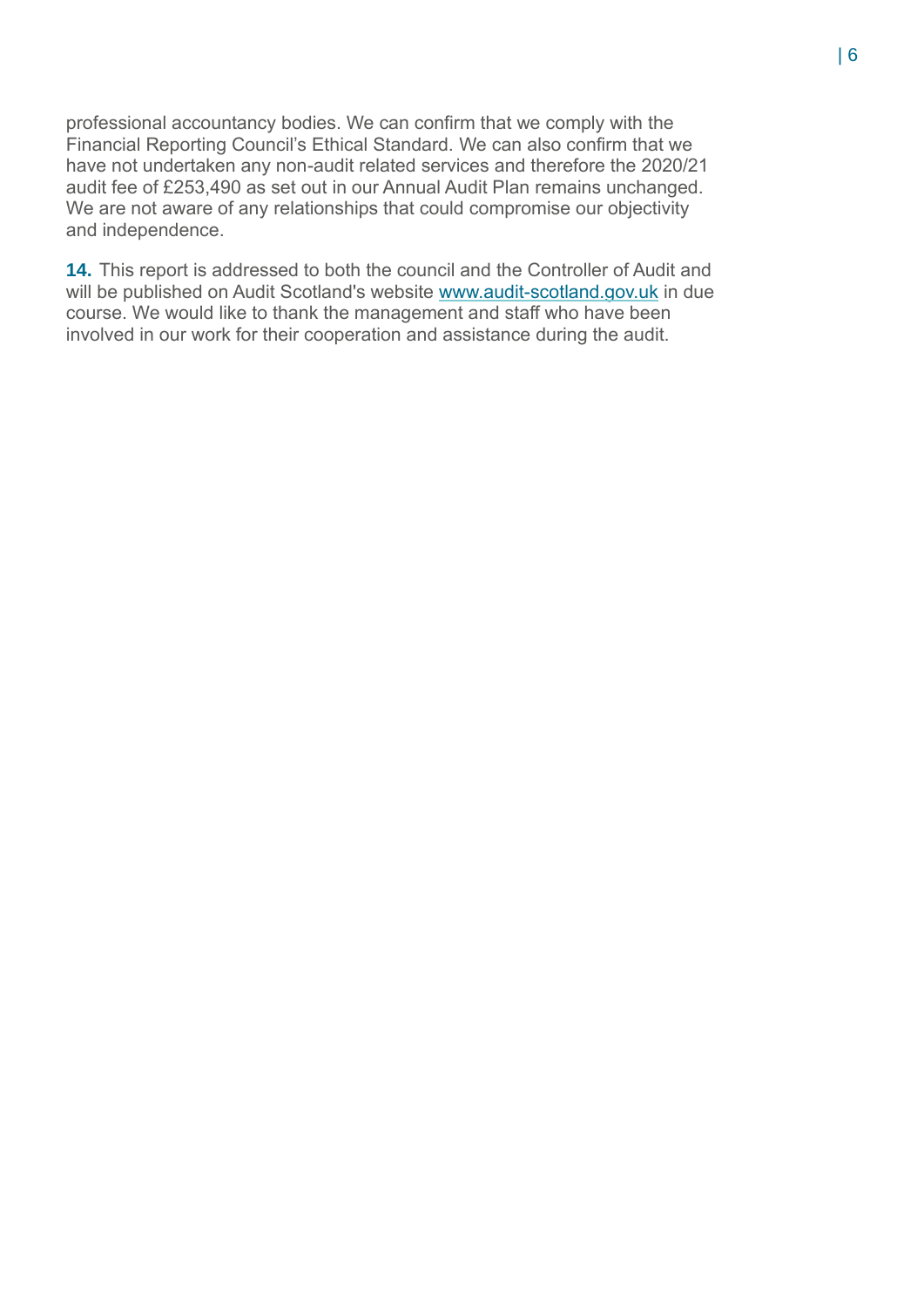# <span id="page-6-0"></span>**1. Audit of 2020/21 annual accounts**

The principal means of accounting for the stewardship of resources and performance

# **Main judgements**

Our audit opinions on the annual accounts of the council, its group and the Dr Bruce Fund (section 106 charity administered by the council) are unmodified.

The Covid-19 pandemic had an impact on the auditing timetable for the 2020/21 financial statements and as a result concluding the audit was delayed to 30 November. This is acceptable under the provisions of the Coronavirus (Scotland) Act 2020.

# **Our audit opinions on the annual accounts are unmodified**

**15.** The accounts for the council and its group for the year ended 31 March 2021 were approved by the Audit and Governance Committee on 30 November 2021. As reported in the independent auditor's report:

- the financial statements give a true and fair view and were properly prepared in accordance with the financial reporting framework
- the audited part of the remuneration report, management commentary and the annual governance statement were all consistent with the financial statements and properly prepared in accordance with the relevant regulations and guidance.

# **The draft accounts submitted to audit were of a high standard**

**16.** The draft accounts submitted for audit were of a high standard, including the management commentary. Some additional narrative was subsequently added relating to the Local Development Plan and City Deal.

# **The Covid-19 pandemic had limited impact on receipt of audit evidence**

**17.** The completeness and accuracy of accounting records and the extent of information and explanations that we required for our audit were not affected by the Covid-19 outbreak. The working papers provided with the unaudited accounts were adequate although the volume of working papers provided for some account areas made it difficult to follow the audit trail and further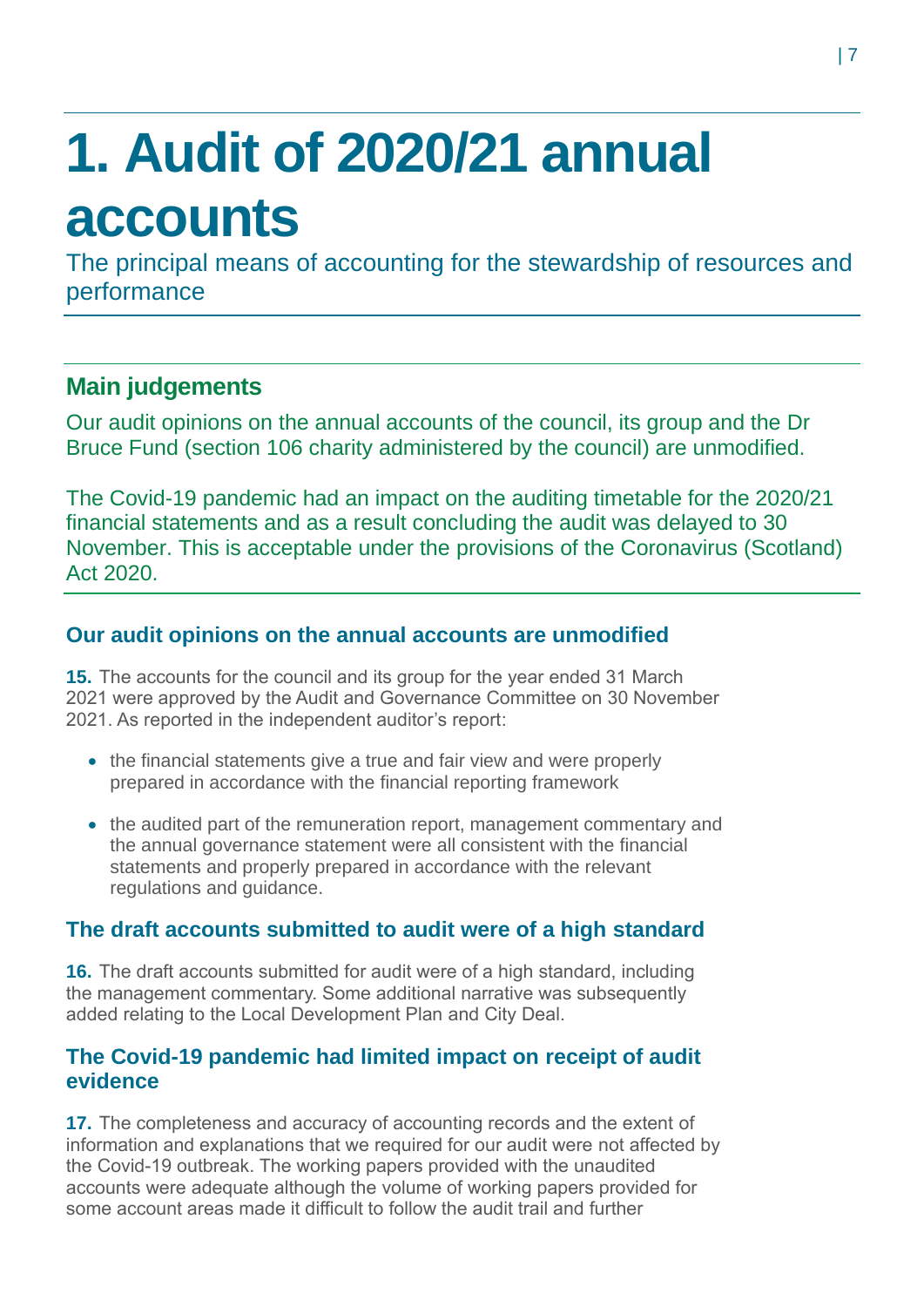information had to be requested. Finance staff provided good support to the audit team during the audit.

# **The annual accounts were signed off in line with the timescales permitted to reflect Covid-19**

**18.** As a result of the continuing impact of Covid-19, the submission deadlines for Local Government audited annual accounts and annual audit reports have been set at 30 November 2021.

**19.** The unaudited annual report and accounts were received in line with our agreed audit timetable on 30 June 2021. Although later than first planned, the annual accounts were signed off in line with the revised timetable permitted to reflect the impact of Covid-19.

# **Our audit opinions on Section 106 charities were unmodified**

**20.** Due to the interaction of section 106 of the Local Government in Scotland Act 1973 with the charities legislation, a separate independent auditor's report is required for the statement of accounts of each registered charity where members of East Lothian Council are sole trustees, irrespective of the size of the charity. In East Lothian Council, there is one section 106 charity known as the Dr Bruce Fund.

**21.** Our audit opinions on the section 106 charity, the Dr Bruce Fund, is unmodified.

<span id="page-7-0"></span>**22.** The Dr Bruce Fund was set up to provide relief for the poor of Musselburgh. Since 2016/17, the Dr Bruce Fund has provided a small award to the same two individuals. In 2020/21, the award was increased by £5 per person with a total of £70 awarded (2019/20 £60; 2018/19: £60, 2017/18: £60, 2016/17: £50). We repeat our prior year recommendation that more could be done by East Lothian Council to promote the trust and its availability to the residents in Musselburgh in line with the trust's purpose. There is a continuing risk that the trust fund is not operating effectively to meet its objectives (e.g. lack of provision of grants annually) and the trustees are not discharging their duty correctly.

# **Recommendation 1**

The council and the Dr Bruce Fund trustees should work together to ensure the Fund is reaching those individuals/groups for whom it was set up and is being actively managed and used for the purposes intended.

## **There were no objections raised to the annual accounts**

**23.** The Local Authority Accounts (Scotland) Regulations 2014 require local government bodies to publish a public notice on its website that includes details of the period for inspecting and objecting to the accounts. This must remain on the website throughout the inspection period. The council complied with the regulations. There were no objections to the 2020/21 accounts.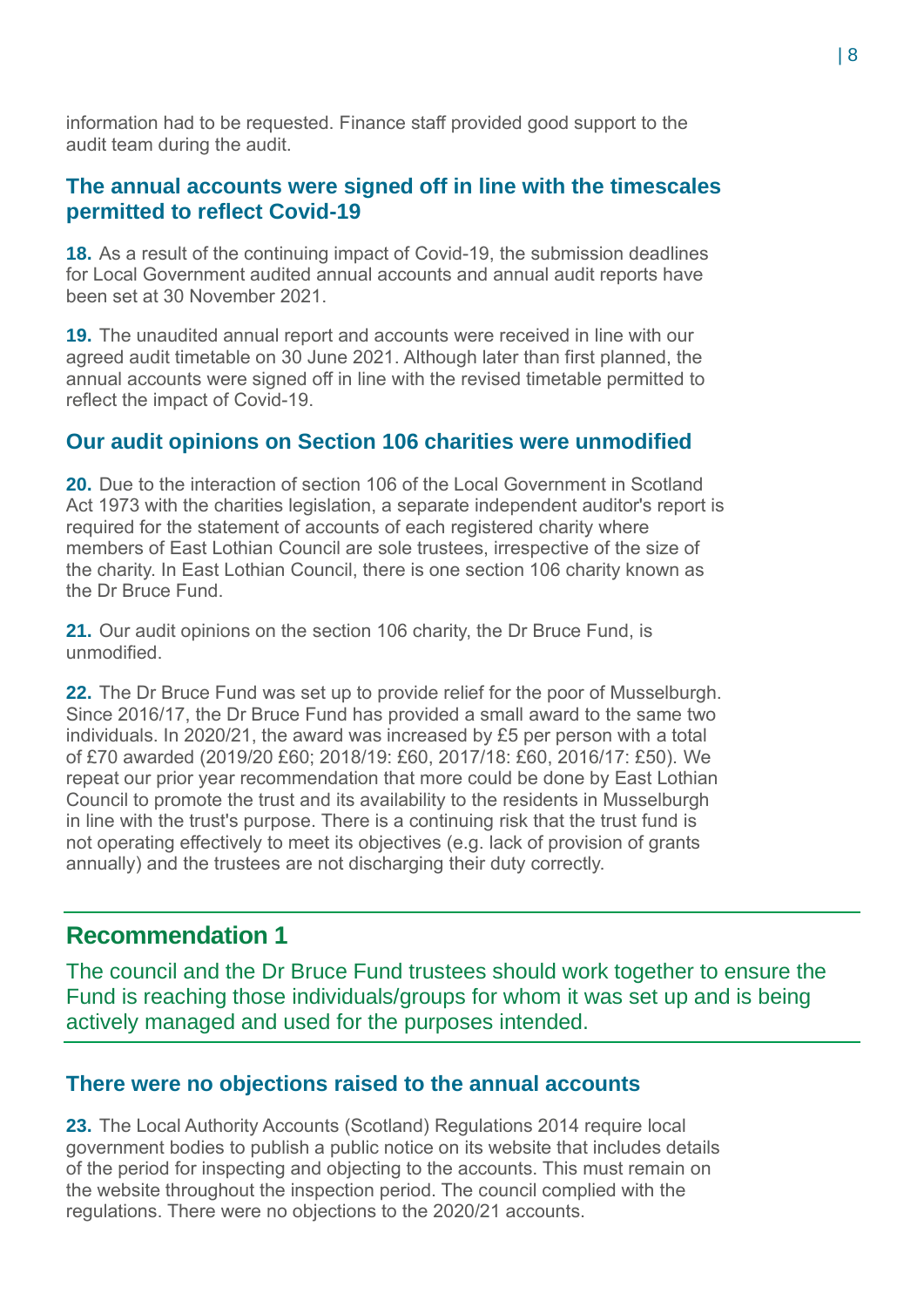# **Whole of Government Accounts (WGA)**

**24.** The council will submit a consolidation pack for the WGA audit in accordance with the WGA guidance once it is issued by the National Audit Office (NAO). We will complete the required assurance statement and will submit it to the NAO by the revised deadline as set out in the guidance.

## **Overall materiality is £4.4 million**

**25.** We apply the concept of materiality in both planning and performing the audit and in evaluating the effect of identified misstatement on the audit and of uncorrected misstatements, if any, on the financial statements and in forming the opinion in the auditor's report. We identify a benchmark on which to base overall materiality, such as gross expenditure, and apply what we judge to be the most appropriate percentage level for calculating materiality values.

**26.** The determination of materiality is based on professional judgement and is informed by our understanding of the entity and what users are likely to be most concerned about in the annual accounts. In assessing performance materiality, we have considered factors such as our findings from previous audits, any changes in business processes and the entity's control environment including fraud risks.

**27.** Our initial assessment of materiality for the annual accounts was carried out during the planning phase of the audit. This was reviewed and revised on receipt of the unaudited annual accounts and is summarised in [Exhibit 1.](#page-8-0)

### <span id="page-8-0"></span>**Exhibit 1 Materiality values**

| <b>Materiality level</b>   | <b>Amount</b> |
|----------------------------|---------------|
| <b>Overall materiality</b> | £4.4 million  |
| Performance materiality    | £2.6 million  |
| <b>Reporting threshold</b> | £44,000       |

Source: 2020/21 East Lothian Council Unaudited Annual Accounts

## **Appendix 2 identifies the main risks of material misstatement and our audit work performed to address these**

**28.** Appendix 2 [provides our assessment of the risks of material misstatement](#page-35-0)  [in the annual accounts and any wider audit dimension risks. These risks](#page-35-0)  [influence our overall audit strategy, the allocation of staff resources to the audit](#page-35-0)  [and indicate how the efforts of the team were directed. The appendix identifies](#page-35-0)  [the work we undertook to address these risks and our conclusions from this](#page-35-0)  [work.](#page-35-0)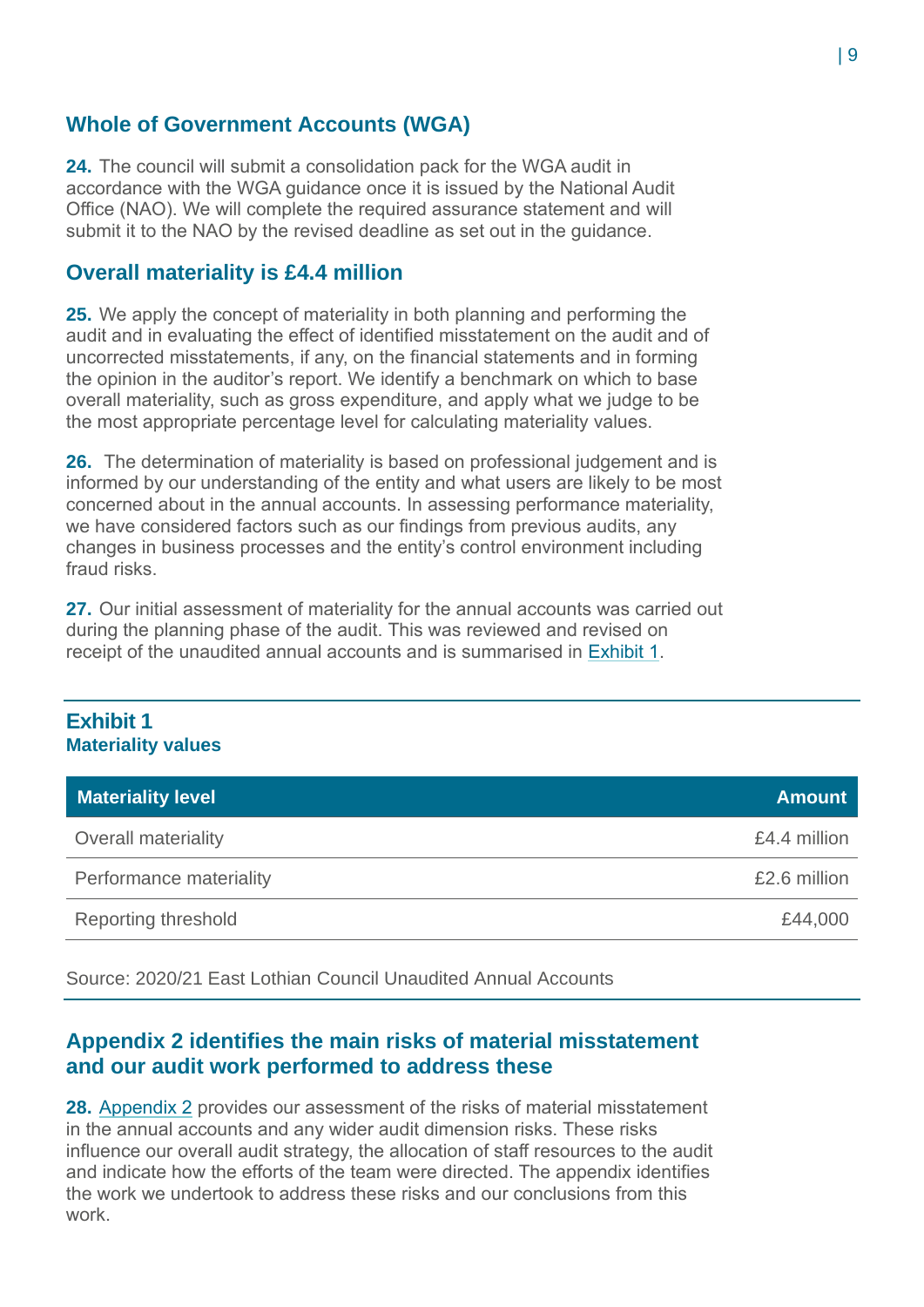# **Significant findings on the annual accounts**

**29.** International Standard on Auditing (UK) 260 requires us to communicate significant findings from the audit to those charged with governance, including our view about the qualitative aspects of the body's accounting practices. We have reported a number of issues from the work done on the identified risks of material misstatement. The significant findings are summarised in [Exhibit 2.](#page-9-0)

## <span id="page-9-0"></span>**Exhibit 2**

### **Significant findings from the audit of the financial statements**

#### **Issue Resolution**

### **1. Common Good (CG) review**

Following a review of title deeds by the council's legal team, a number of council assets (land and buildings) were identified as belonging to the common good. An external legal team was also involved in reviewing the titles and assets.

£3.4 million was initially identified as CG assets within the council's balance sheet. Upon further detailed review, the figure rose to £17.0 million with two community centres comprising the majority of the value.

Following further legal and finance reviews, management has separated out the property elements and confirmed that these buildings (£14.0 million) are in operational use by the council.

In effect a finance lease has been in operation and will continue for the foreseeable future, and consequently the assets are accounted for as a finance lease on the balance sheet of the council.

The council concluded that £3.0 million of identified CG land and heritage assets were to be transferred from the council's balance sheet to the Common Good balance sheet.

The notes for Property Plan and Equipment and the Common Good account have been updated to reflect movements.

Narrative has been added in the CG account to explain that there are buildings at zero payment leases being used by the council and that a formal working arrangement for the council's use of these is to be developed.

#### **Recommendation 2**

A significant amount of CG assets have now been identified that were not previously identified using the council's annual corporate review arrangements, or through the council's formal five year valuation cycle. Processes should be reviewed and amended regarding the identification and confirmation of assets held. The formal valuation cycle itself is insufficient to gain the appropriate assurances that these assets are classified correctly.

The council should continue to progress the CG review. Having recognised that the council is using common good assets for the provision of council services, an appropriate lease arrangement must be set up.

(refer [Appendix 1,](#page-29-0) action plan, point 2)

### **2. Low Cost Home Ownership (LCHO)**

The council have a standard security agreement in place for 95 affordable homes. The accounts have been amended to decrease property, plant and equipment and the revaluation reserve by £5 million.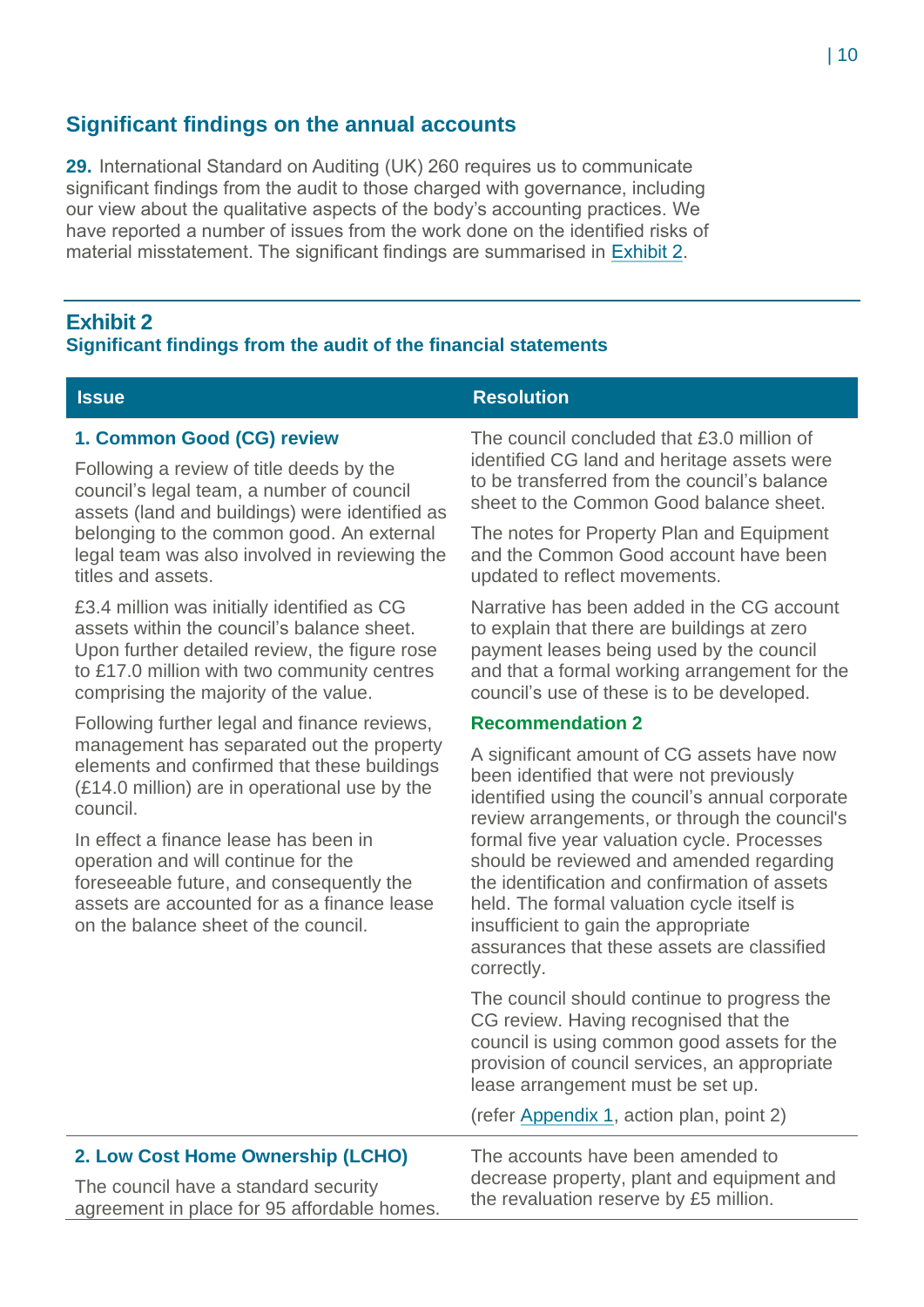This is part of the various S.75 Developer Contribution agreements in place between developers and the council to provide affordable housing, an integral part of the Local Development Plan.

The homes were identified as part of the revaluation process during 2020/21. This resulted in a £5 million upward revaluation included in the unaudited accounts. The homes however were not included on the council's asset register.

Finance conducted a review of the arrangements for these low cost homes to ascertain the correct accounting treatment. We sought guidance from our technical team and determined that as the council does not have legal title to these assets, they should not be categorised as property, plant or equipment. We concluded that standard security over these dwellings has a nil value in the balance sheet and the 'benefit in kind' will only crystallise if the dwelling is sold on the open market and removed from the affordable housing pool. This is highly unlikely in view of the council's policy in this area; no dwellings from 2016 to present have been sold on the open market.

As part of our audit we also noted there was no policy or process in place between Finance and the Place team to account for these LCHs although work is now underway to address this.

## **Issue Resolution**

#### **Recommendation 3**

The Finance and the Place teams need to establish a policy and associated procedures, including a detailed register of the low cost homes as part of the S.75 agreements, in order to effectively manage the process and ensure the policy objectives are being appropriately delivered.

(refer [Appendix 1,](#page-29-0) action plan, point 3)

## **3a. Property, plant and equipment (PPE)**

There were a number of adjustments to the accounts in respect of PPE with the largest adjustment due to double counting certain assets. The assets has been labelled in the asset register as assets under construction but were in fact included in land and buildings, hence the assets were double counted when revalued.

The value identified and adjusted for was £16.5 million. The council will be carrying out an 'out-of-cycle' valuation exercise planned for 31 March 2022 to ensure that all assets

The accounts have been amended resulting in a decrease to PPE of £16.5 million and a corresponding decrease to the revaluation reserve (£13.0 million) and the capital adjustment account (£3.5 million). There was no impact on usable reserves as a result of the adjustment.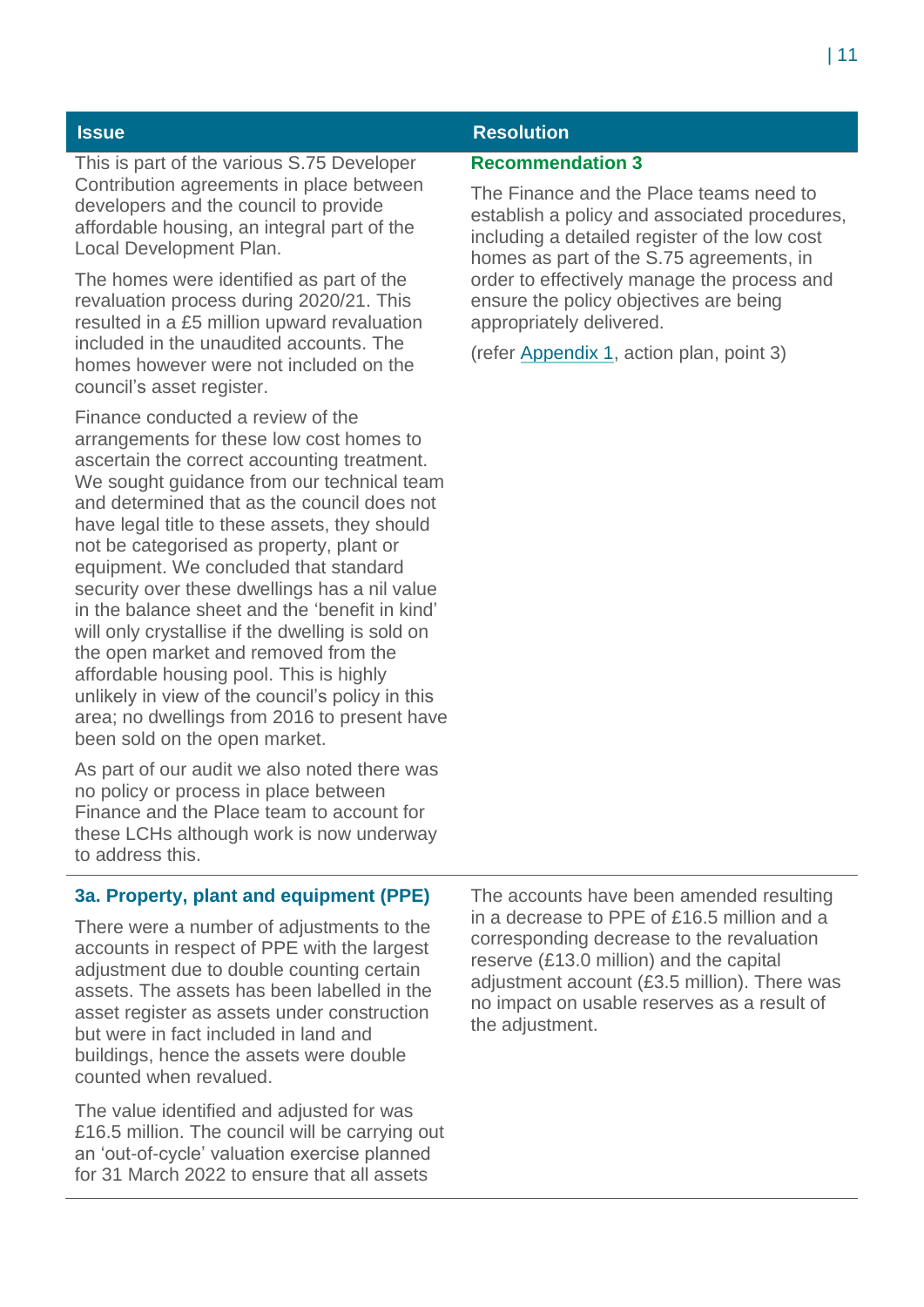### **Issue Resolution**

are valued in the correct cycle for valuations according to their asset category.

#### **3b. Property, plant and equipment (PPE)**

For two significant assets tested, we noted that the historic balances on the asset register had not been split between the different components before applying the formal valuation. The assets were being revalued for the first time and similar to the above point, has assets under construction in their title. At the point of transfer from assets under construction to land and buildings the componentisation policy was not applied. This resulted in the revaluation reserve being overstated.

The accounts were adjusted for and the impact was a decrease of £8.4 million to the revaluation reserve, and a corresponding increase to the capital adjustment account. Revaluation gains recognised in the surplus/deficit on provision of services was reduced by the same amount.

Overall the carrying value of these assets is not misstated at the year end and there was no impact on the general fund balance.

#### Source: 2020/21 Annual Audit

# **Identified misstatements of £21.9 million were adjusted for in the accounts**

**30.** Total misstatements identified and adjusted for have decreased net income by £21.9 million. These mainly consist of adjustments to property, plant and equipment, as described in [Exhibit 2](#page-9-0) above. We have concluded that the misstatements identified arose from issues that have been isolated and identified in their entirety and do not indicate further systemic error.

**31.** None of the above adjustments had an impact on the surplus of provision of services or the usable reserves. The council have agreed to review and amend the processes in relation to their fixed asset register system, 'Asset Manager'.

#### **Unadjusted misstatements - Group accounts**

**32.** We identified differences between group component draft accounts and the audited component accounts subsequently received by the council. The impact on the Group CIES is an increase of £54,000 in total comprehensive income, and the impact on the Group Balance Sheet is an increase in net assets of £90,000. Management have not adjusted for the items due to the individual component values involved.

**33.** It is our responsibility to request that all misstatements, other than those below the reporting threshold are corrected, although the final decision on making the correction lies with those charged with governance considering advice from senior officers and materiality.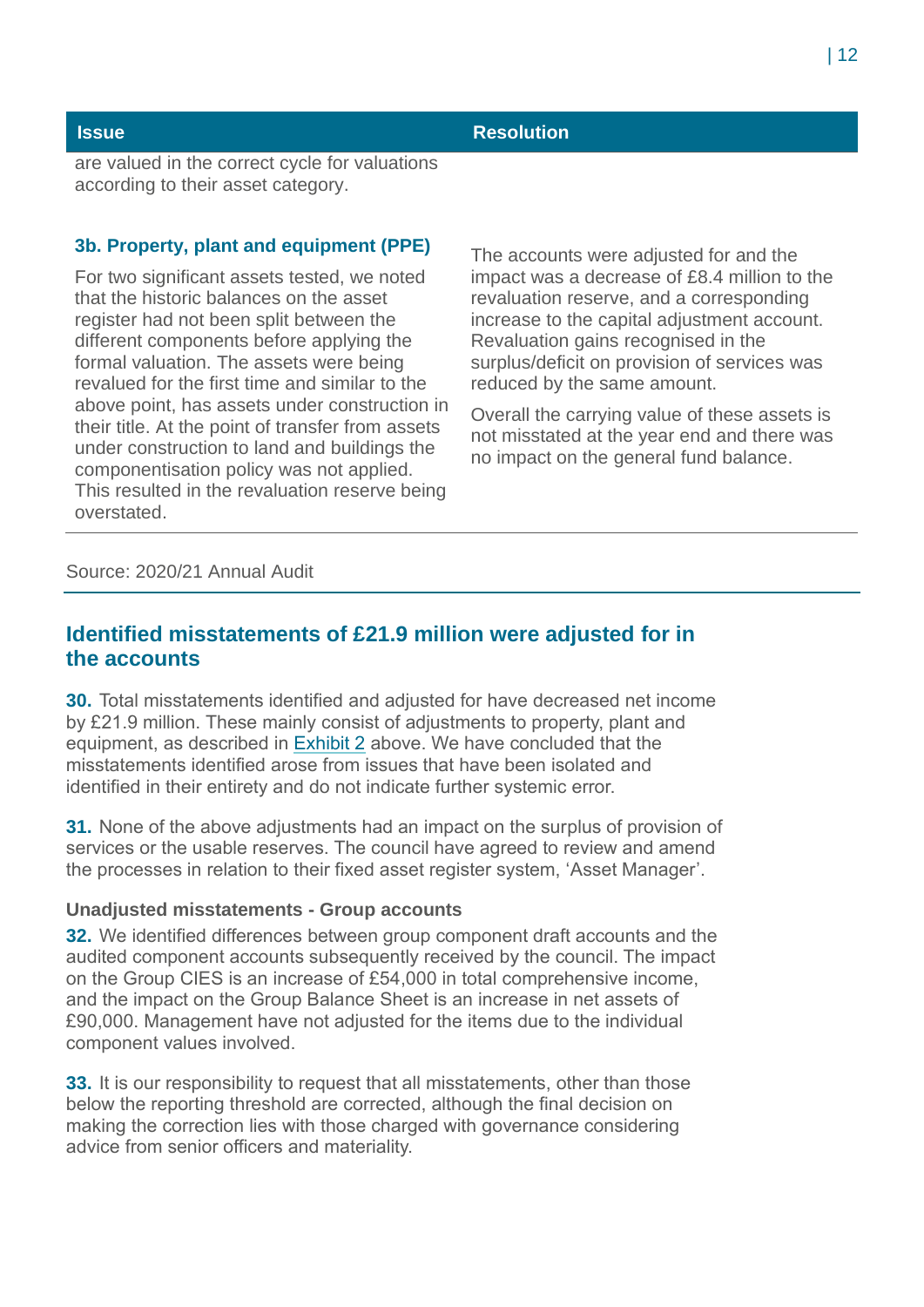#### **Prior period adjustments**

**34.** In addition to the above adjustments a number of prior period adjustments were made to the 2019/20 figures in the audited accounts. Whilst we would expect prior period adjustments for material figures, this was not the case. Prior period adjustments for immaterial amounts undermines the credibility of the annual report and accounts from the prior year and requires additional audit work to be undertaken to verify the adjustments. The council have now included a new note (Note 39) with sufficient disclosure in the audited accounts for a reader to understand the nature and value of the adjustments. The restated 2019/20 figures had no net impact/movement on the CIES or the balance sheet.

## **Limited progress made on prior year recommendations**

**35.** The council has made limited progress in implementing our prior year audit recommendations mostly due to the impact of Covid-19 and the resulting business critical prioritisation of its activities. For actions not yet implemented, revised responses and timescales have been agreed with management, and are set out in [Appendix 1.](#page-29-0)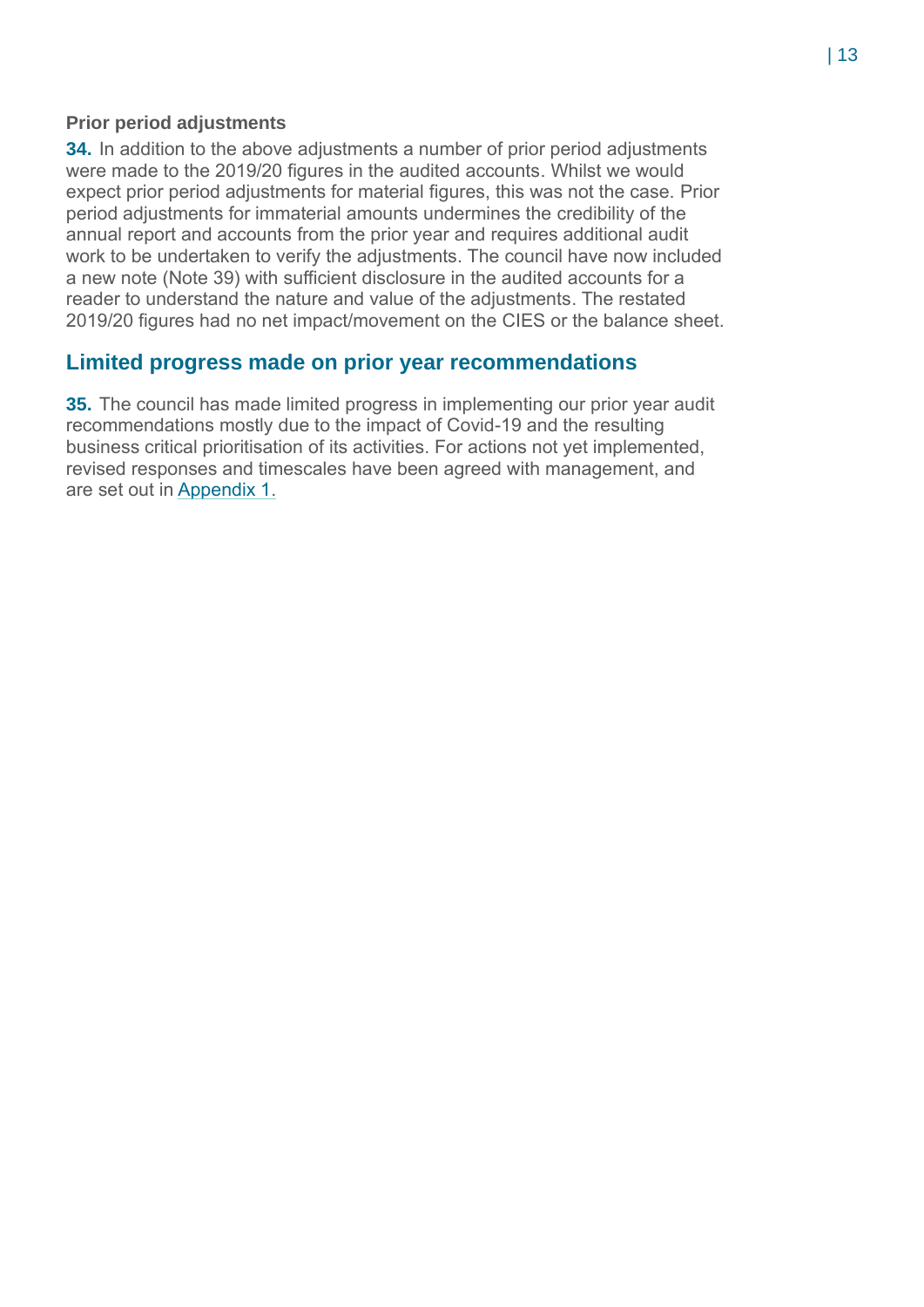# <span id="page-13-0"></span>**2. Financial management**

Financial management is about financial capacity, sound budgetary processes and whether the control environment and internal controls are operating effectively.

# **Main judgements**

The council has appropriate and effective financial management arrangements.

The Covid-19 pandemic had a significant impact on the 2020/21 budget. Total expenditure increased from £243.9 million to £255.6 million, although at year end there was an underspend of £12.5 million.

The council has appropriate budget setting and monitoring arrangements in place.

# **The council operated within budget in 2020/21 and reported a £12.5 million underspend**

**36.** The council approved its 2020/21 General Services budget in March 2020. The budget was set at net expenditure of £243.9 million which included planned savings of £3.2 million and planned use of £1.5 million of reserves. The 2020/21 end of year financial review presented to council in June 2021 reported an underspend of £12.5 million with an increase in usable reserves of nearly £14.0 million. In quarter four of 2020/21, the council received confirmation of additional national funding to support Covid-19 interventions. The council have earmarked a total of £8.9 million in a Covid fund for 2021/22.

**37.** Significant variances relative to budget include:

- Receipt of additional General Revenue Grant funding of £20.3 million, to meet the costs of the Covid-19 pandemic, £8.9 million of which has been carried forward to 2021/22 aligned to the council's approved Strategic Recovery and Renewal Framework.
- Council delegated IJB budgets delivered a surplus of £0.433 million. £3.3 million of additional funding has also been made available to the IJB mitigate the additional costs of Covid-19 but was unspent at year end. The total £3.7 million underspend was agreed to be carried forward 2021/22 as an earmarked reserve in the IJB accounts and is in line with Scottish Government guidance.
- The Council delivered a surplus of £4.4 million in Early Learning and Childcare revenue specific grant funding in 2020/21 and applied flexibility in line with national guidance. As a result, £2.2 million will support future related capital costs, £1.4 million will support rollout of the Early Learning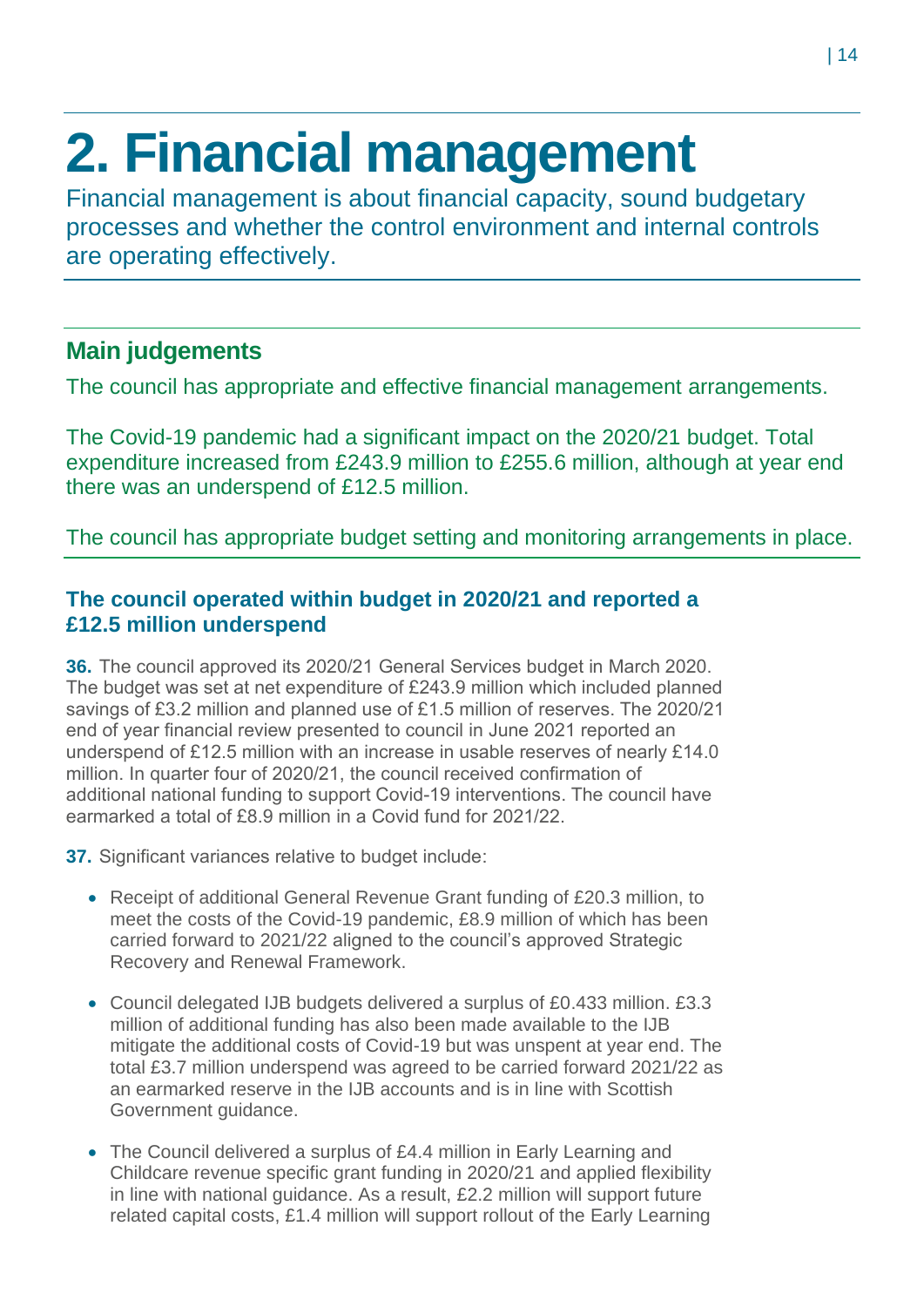and Childcare Programme during 2021/2, and £0.7 million was transferred to support Covid-19 pressures in 2020/21 in Education & Children's Services.

**38.** The end of year financial review states that without the additional funding and permissible flexibilities, the council would have had an overspend of £11.5 million in 2020/21. The more significant under and overspends are summarised in [Exhibit 3.](#page-14-0)

# <span id="page-14-0"></span>**Exhibit 3**

## **Summary of significant under/overspends against budget**

| <b>Area</b>                                                        | £m   | <b>Reason for variance</b>                                                                                                                                                                                                                                                                                                                     |
|--------------------------------------------------------------------|------|------------------------------------------------------------------------------------------------------------------------------------------------------------------------------------------------------------------------------------------------------------------------------------------------------------------------------------------------|
| <b>Underspends by Directorate</b>                                  |      |                                                                                                                                                                                                                                                                                                                                                |
| <b>Additional General</b><br><b>Revenue Grant (GRG)</b><br>Funding | £8.9 | Carried forward to 2021/22 to deliver specific<br>commitments, as directed by the Scottish<br>Government, to support wider response and<br>recovery interventions due to Covid-19.                                                                                                                                                             |
| <b>Council Resources</b><br><b>Directorate</b>                     | £1.0 | £0.6 million underspend in Finance and a £0.4<br>million underspend in Corporate due to staffing<br>vacancies.                                                                                                                                                                                                                                 |
| <b>Education and Children's</b><br><b>Services Directorate</b>     | £2.1 | £4.1 million underspend in Education mainly<br>due to additional support for learning relating to<br>external placement and transport costs. This<br>was offset by a £2.0 million overspend in<br>Children's Services with the most significant<br>pressures being external residential care, high<br>tariff secure placements, and fostering. |
| <b>Place Directorate</b>                                           | £2.3 | £1.5 million underspend in Economic<br>Development for Covid-19 Business Support<br>scheme. The scheme will incur costs in<br>2021/22 and the funding has been carried<br>forward as part of reserves. £0.8 million<br>underspend in Communities and Partnerships<br>arising from vacant posts.                                                |
| <b>Overspends by Directorate</b>                                   |      |                                                                                                                                                                                                                                                                                                                                                |
| <b>Health and Social Care</b><br><b>Directorate</b>                | £0.5 | Due to the level of demand for commissioned<br>services such as care homes and care at<br>home. There were also significant Covid-19<br>related costs, including loss of anticipated<br>income, the purchase of spare care home<br>beds, and ongoing sustainability payments to                                                                |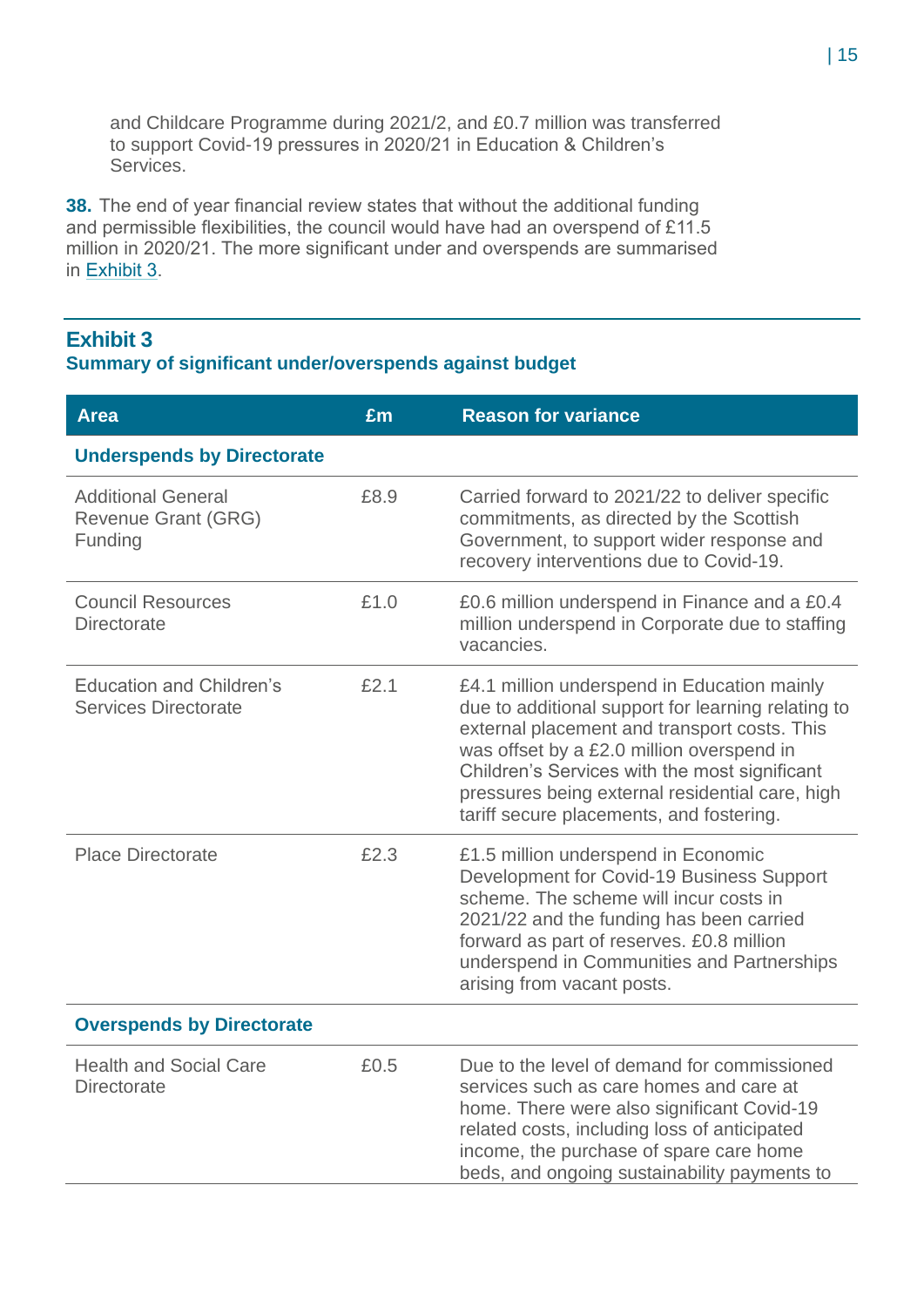| <b>Area</b> | £m | <b>Reason for variance</b>                            |
|-------------|----|-------------------------------------------------------|
|             |    | external providers in line with national<br>guidance. |
|             |    |                                                       |

Source: East Lothian Council 2020/21 End of Year Financial Review

# **Housing revenue account operated within budget**

**39.** The council is required by legislation to maintain a separate housing revenue account (HRA) and to ensure that rents are set at a level which will at least cover the costs of its social housing provision.

**40.** The HRA delivered a surplus of £3.2 million against a planned surplus of £3.2 million. Income was £0.4 million lower than budget as a result of less house completions than planned, largely offset by £0.3 million savings from staffing and reductions in the bad debt provision and lower debt charges. There was an increase in void rents and the council charged fixed costs for property maintenance to the HRA. During 2020/21 capital spend on the HRA was £12 million under budget, mostly due Covid-19 lockdown periods preventing work from progressing.

**41.** The level of HRA reserves has been maintained at the 2019/20 balance of £2.0 million. and this has been achieved through flexibility in adjusting the funding contributed to in year capital expenditure to match the available statutory surplus for the year. This approach remains consistent with the Council's approved financial strategy.

# **The council has appropriate budget setting and monitoring arrangements in place**

**42.** The council's budget and savings plan is aligned to council priorities, as set out in its 2017-2022 strategic plan. The council has previously used scenario planning to calculate estimated funding gaps for the five-year period of its financial strategies. For the previous financial strategy (2020-2025), scenarios were used ranging from best to worst case, based on a limited number of key variables (revenue support grant, pay, non-pay inflation, budget pressures and council tax yield). The estimated funding gaps for the five-year period ranged from £0.5 million to £31.7 million.

**43.** The 2021-2026 financial strategy notes that credible future forecasting with any degree of certainty is difficult with so many exceptional and unpredictable external influences affecting the wider economy. The 2021-2026 financial strategy does not include scenario planning but notes that a one percent reduction in core revenue funding results in a £1.8 million annual reduction in funding or £5.4 million cumulatively over three years.

**44.** The full council receives regular revenue and capital monitoring reports and, from a governance perspective, conducts detailed scrutiny of financial performance. From our review of these reports, and attendance at council meetings throughout the year, we concluded that these reports provide an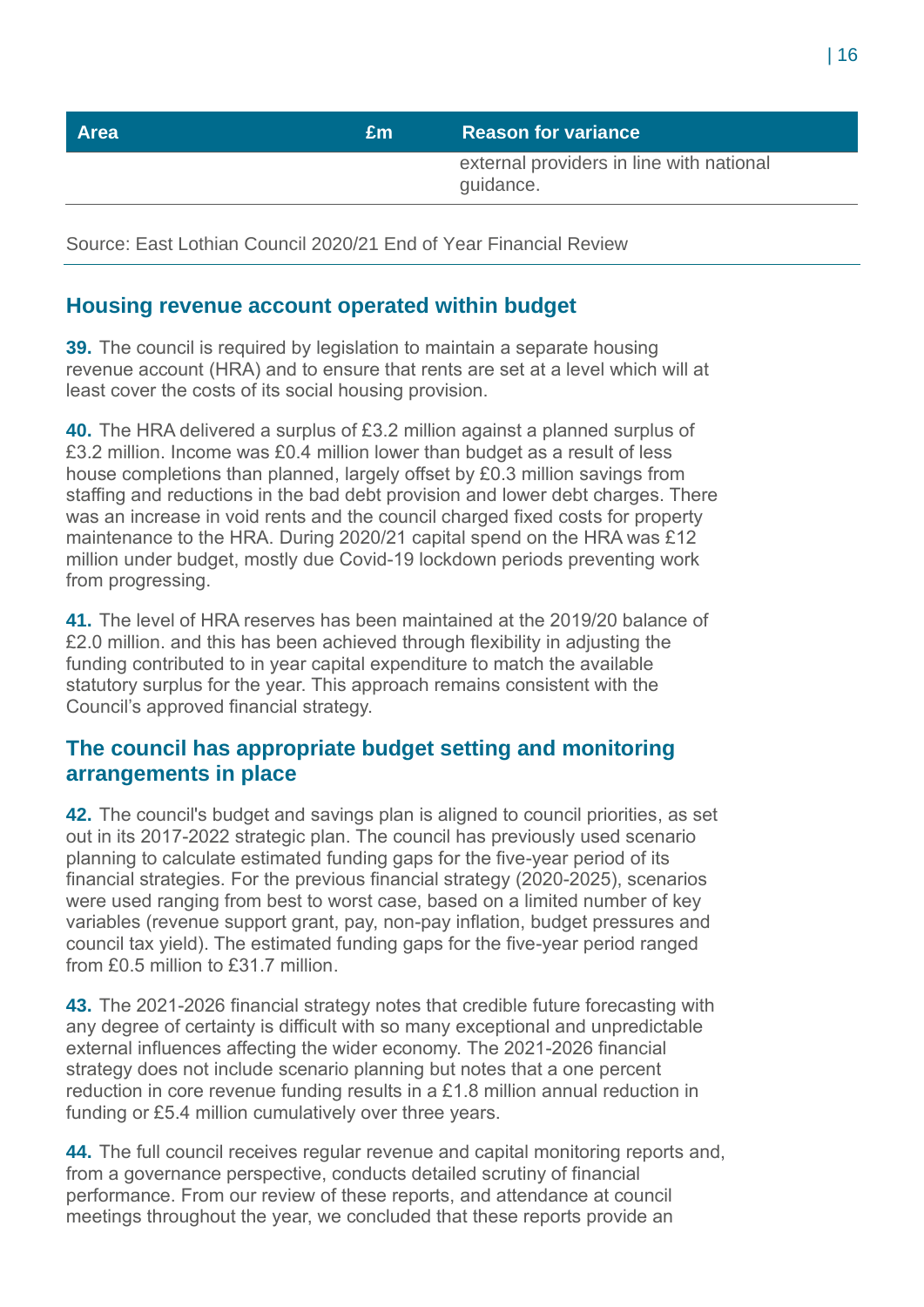overall picture of the budget position at service level. The reports contain good explanations for significant variances against budget and allow both members and officers to carry out scrutiny of the council's finances. The council has appropriate budget setting and monitoring arrangements in place.

# **The Covid-19 pandemic had a significant impact on the 2020/21 budget. Total expenditure increased from £243.9 million to £255.6 million, although at year end there was an underspend of £12.5 million.**

**45.** The impact on public finances of the Covid-19 pandemic has been unprecedented, which has necessitated both the Scottish and UK governments providing substantial additional funding for public services as well as support for individuals, businesses and the economy. It is likely that further financial measures will be needed and that the effects will be felt well into the future.

**46.** The Covid-19 pandemic had a significant impact on the council's 2020/21 budget. The council has reported a £12.5 million underspend for service expenditure relative to the approved budget in 2020/21. The end of year financial review notes that without the additional funding received and permissible flexibilities, there would have been a £11.5 million overspend.

**47.** The council did not furlough staff during 2020/21, nor did it apply the Scottish Government's flexibilities for the use of capital receipts to fund revenue pressures, extension of debt repayment periods or deferral of loans fund repayments. The option to apply certain flexibilities will be used during 2021/22 and beyond.

**48.** There was a reduction in council income of £2.4 million due to closures, reduced fees and charges. There were reductions in the collection rates for Council Tax (1.58%), Housing Rents (0.58%) and Non-Domestic Rates (0.88%). The reduction in collection rates for 2020/21 has not significantly affected the council's bad debt provision.

**49.** The council received an additional £25.5 million of Covid-19 specific funding from the Scottish Government, £19.5 million of which was Revenue Support Grant and £5.9 million related to specific grants.

**50.** The council also distributed £28.5 million of Covid-19 business support grants on behalf of the Scottish Government. We have reviewed the disclosure of agency income and expenditure in the 2020/21 accounts and have confirmed that it is reasonable, transparent and provides a reader with a good level of detail.

## **There has been a significant increase in the level of General Fund reserves**

**51.** One of the key measures of the financial health of a body is the level of reserves held. The level of usable reserves held increased from £21.1 million in 2019/20 to £35.1 million in 2020/21. £8.9 million of this movement relates to Covid-19 funding carried forward to 2021/22. The council received late confirmation of additional national funding, including some funding that was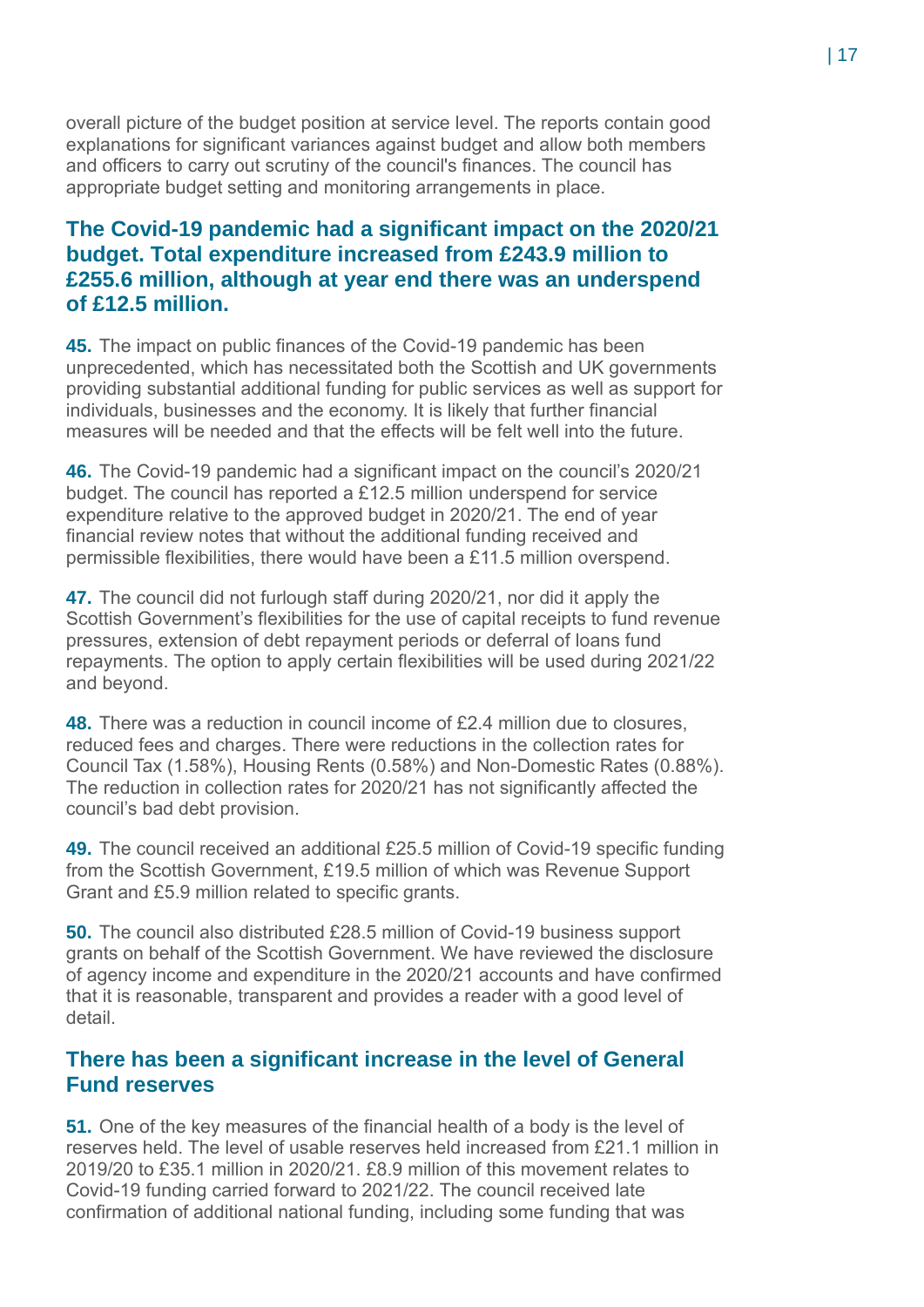earmarked for 2021/22. This funding is included in earmarked reserves in a dedicated Covid-19 fund. The increase also includes a capital receipt for £0.6 million which has been earmarked to support the HRA.

**52.** The general fund is the largest usable reserve. It provides a contingency fund to meet unexpected expenditure and a working balance to help cushion the impact of uneven cash flows. The council reviews the level of its uncommitted reserves when setting the budget each year. The council's reserves strategy recommends a minimum level of uncommitted general reserve balances which can be used to support any unforeseen / unquantifiable event.

**53.** As set out within the approved Financial Strategy, the council is required to hold a minimum level of uncommitted reserves equivalent to 2% of annual running costs. In 20/21 the uncommitted reserve was £3.1m. The level of uncommitted reserves remains low given the ongoing uncertainties with Covid-19, Brexit and the delivery of council services in general. The 2021-2026 Financial Strategy recommends that for 2021/22, at least, a higher general reserve balance should be maintained, including the additional £5.2 million of committed reserves comprising the Civil Emergency Fund (£2.0 million), the General Services Capital Fund (£2.3 million) and the additional £0.9 million balance to support the minimum level of uncommitted reserves.

**54.** From 2022/23, if the projected level of uncommitted reserves falls below the 2% minimum level, members must have a clear route for restoring the minimum level over the subsequent three years. [Exhibit 4](#page-17-0) provides an analysis of the movements in the general fund and HRA over the last five years.



## <span id="page-17-0"></span>**Exhibit 4 Analysis of general fund and HRA reserve balances in last 5 years**

Source: East Lothian Council Audited Annual Accounts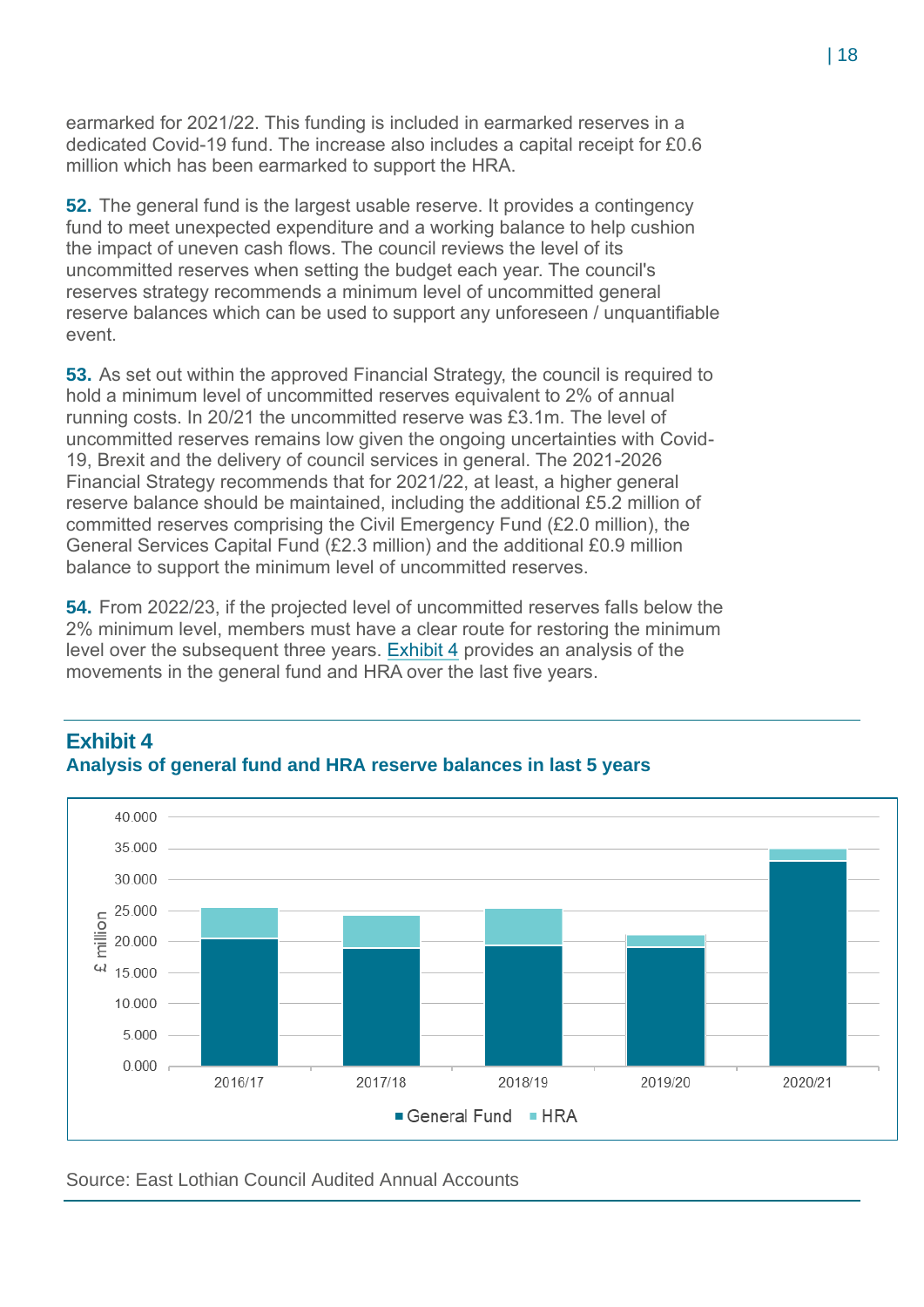# **Planned efficiency savings were achieved**

**55.** The 2020/21 budget included planned savings and contributions from reserves to address the budgeted funding gap. The council approved £3.2 million of savings in the 2020/21 budget.

**56.** The council achieved actual savings of £3.1 million (99% of those budgeted). Of this total, £1.0 million of savings were on a recurring basis (35%) and £2.0 million of corporate savings from underspends across staffing budgets. Officers have reported to members that there is a risk in delivering these savings on a recurring basis and the council are reviewing this position.

# **Capital expenditure reduced in 2020/21 as the council paused their capital investment projects**

**57.** Total capital expenditure in 2020/21 was £56.9 million, relative to a budget of £98.1 million, of which £35.7 million (63%) related to general services and £21.2 million (37%) to the HRA. The key reason for the underspend is almost entirely due to delays caused by Covid-19 lockdown periods and suspension of construction.

# **Developer Contributions and Low Cost Home Ownership (LCHO)**

**58.** Developer contributions are obtained from property developers, in line with legal agreements, and are required to address the transport, education, community, health care and affordable housing requirements that arise as a result of such developments. In 2020/21 there were developers' contributions of £22.2 million included within long term liabilities, a decrease on the prior year of £1.1 million (4.5%).

**59.** During 2020/21 we were alerted to the existence of 95 affordable homes that were part of the S.75 developer contributions agreements. The item arose due to the 2020/21 valuation exercise of operational land and buildings which resulted in a £5.0 million revaluation in relation to a particular category of low cost homes (refer [Exhibit 2,](#page-9-0) point 2). As part of our audit, we noted there was no policy or process in place between Finance and the Place teams to account for these low cost homes. Work is now underway to address this.

**60.** These homes are part of 'the affordable housing for home ownership scheme' run by the council. Specifically, they are part of the discounted sale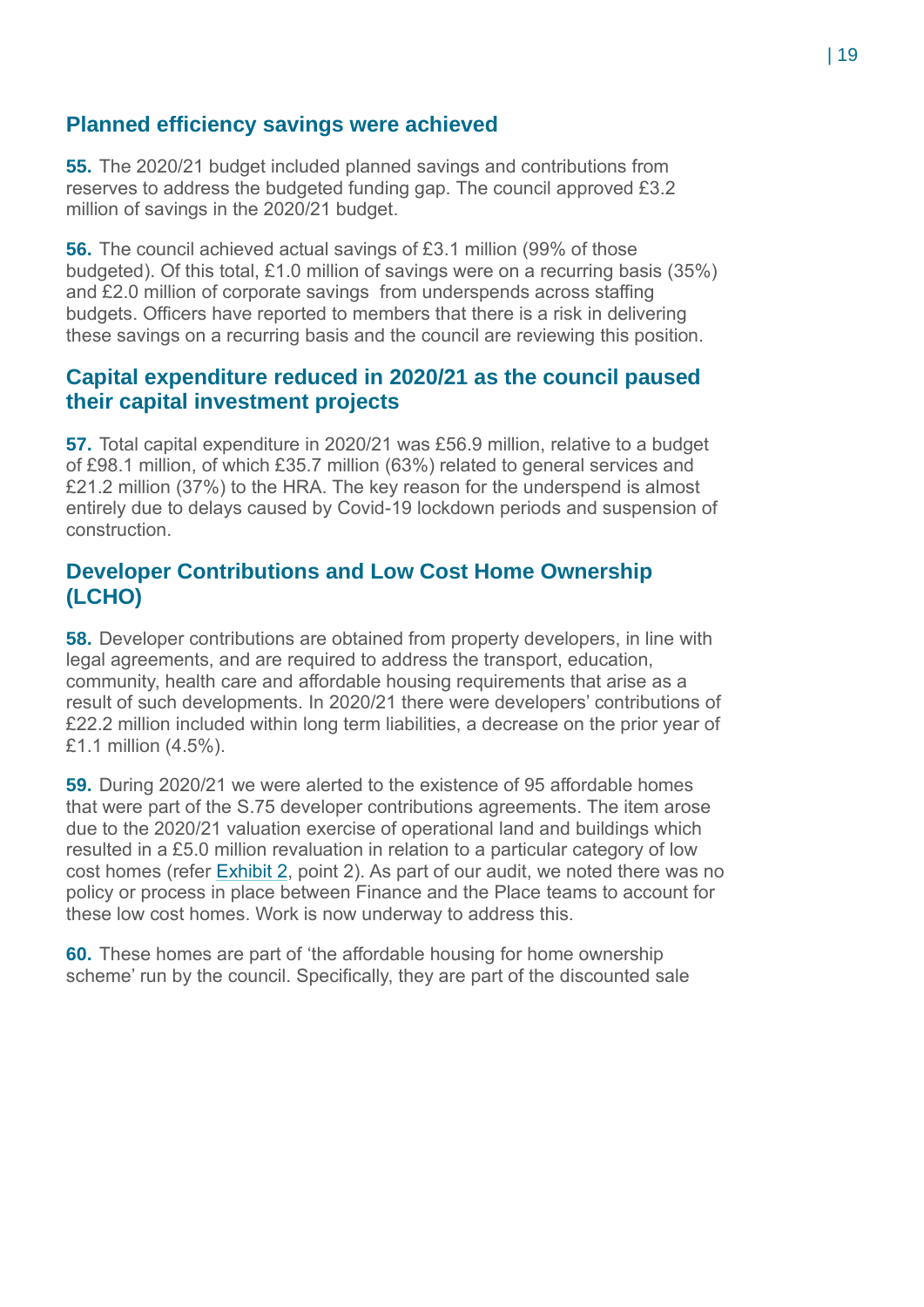model<sup>1</sup> offered by the council. The scheme offers affordable homes to rent or buy. The homes are marketed at a discounted price below the open market value and are marketed to applicants who meet the council's discounted sale eligibility criteria. The percentage difference between the discounted price and the open market value price is secured by a standard security in favour of the council. The purpose of the standard security is to ensure that the property can remain affordable to future first time buyers with conditions attached to the property. The standard security is ranked after any granted by the mortgage provider. The home owner has full responsibility for maintenance and repairs of the dwelling and has legal title to the dwelling. On selling the property, the percentage discount will be paid back to the council which will be reinvested in affordable housing. If an eligible purchaser is not identified within a 13 week period then the council would have first refusal to buy the property.

**61.** During 2020/21 two affordable homes were unable to be sold to an eligible purchaser. The council facilitated the purchase of these properties by the recently established East Lothian Mid Market Homes LLP. The properties have therefore become affordable mid-market rental units. As part of the terms of sale, the East Lothian Mid-Market Homes LLP was required to enter into an agreement secured by a standard security with the council to ensure the properties would remain affordable. The proposals and arrangements were presented to Cabinet in January 2021 and a further paper lodged in the Members' Library in February 2021.

**62.** The consideration ELC has given to this LCHO transaction has ensured the original homes have remained within the affordable housing stock and further reinforces the council's commitment that these S.75 contributions 'in kind' are being used for the purposes as set out in the Local Development Plan supplementary guidance and as part of the council's longer term plans and objectives for affordable housing.

# **Recommendation 3**

The Finance and Place teams need to establish a policy and associated procedures, including a detailed register of the low cost homes as part of the S.75 agreements, in order to effectively manage the process and ensure the policy objectives are being appropriately delivered.

<sup>1</sup> Homes offered for sale by the council which is a standard dwelling sold by a developer in partnership with East Lothian Council, to an agreed identified client group, at a specified price below market value.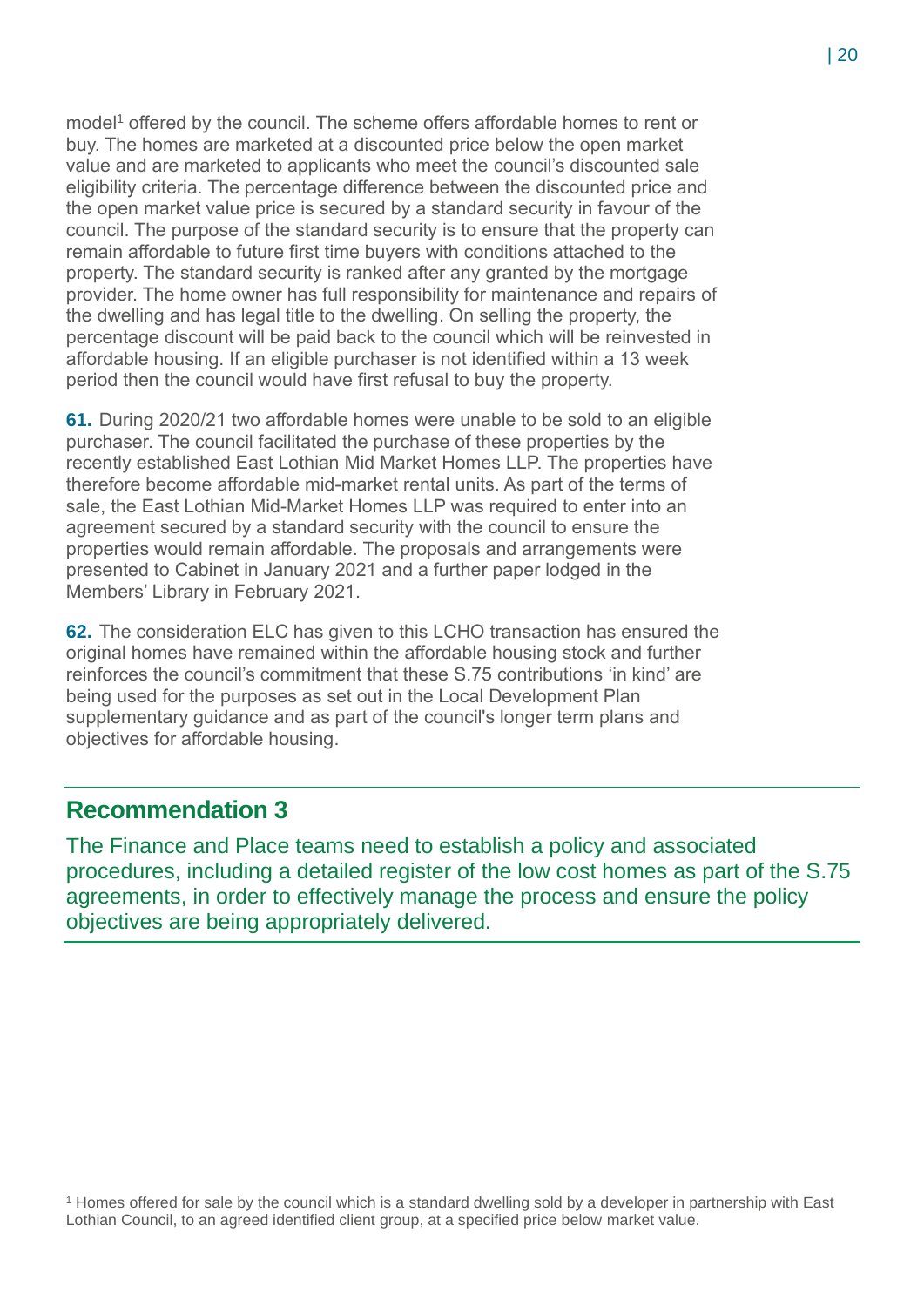# **Borrowing levels have remained static**

**63.** At 31 March 2021, long term borrowing stood at £345.8 million, a decrease of £20.8 million on the 2020 level of £366.6 million. During the same period, short term borrowing increased from £18.8 million to £32.3 million. There has been an overall reduction in borrowing of £7.3 million.

**64.** Total external debt, which includes the council's long-term liabilities, was within the authorised limit and operational boundary set by the treasury management strategy.

# **Financial systems of internal control operated effectively**

**65.** Our management letter presented to the Audit and Governance Committee on 15 June 2021 concluded our findings from the review of systems of internal controls. We concluded that the controls tested were operating effectively. No significant internal control weaknesses were identified during the audit which could affect the council's ability to record, process, summarise and report financial and other relevant data to result in a material misstatement in the financial statements.

# **Standards of conduct and arrangements for the prevention and detection of fraud and error were appropriate**

**66.** The council is responsible for establishing arrangements for the prevention and detection of fraud, error and irregularities, bribery and corruption. Furthermore, it is responsible for ensuring that its affairs are managed in accordance with proper standards of conduct by putting effective arrangements in place.

**67.** The risk profile of public bodies during 2020/21 has been significantly affected by the Covid-19 pandemic. This is likely to have increased the risk of fraud and error as control environments and internal controls have had to change to allow for services to operate effectively and respond to issues in a timely manner. We have reviewed the arrangements put in place by the council and concluded that there are appropriate arrangements for the prevention and detection of fraud, error and irregularities.

**68.** In addition, we have reviewed the arrangements in place to maintain standards of conduct. There are established procedures for preventing and detecting any breaches of these standards including any instances of corruption.

# **National Fraud Initiative**

**69.** The National Fraud Initiative (NFI) is a counter-fraud exercise across the UK public sector which aims to prevent and detect fraud. The council is proactive in investigating matches and reporting the outcomes of NFI activity to those charged with governance.

**70.** During 2020/21 the council had 3,104 individual matches. Internal audit has reviewed 906 of the highest risk matches. 577 matches have been fully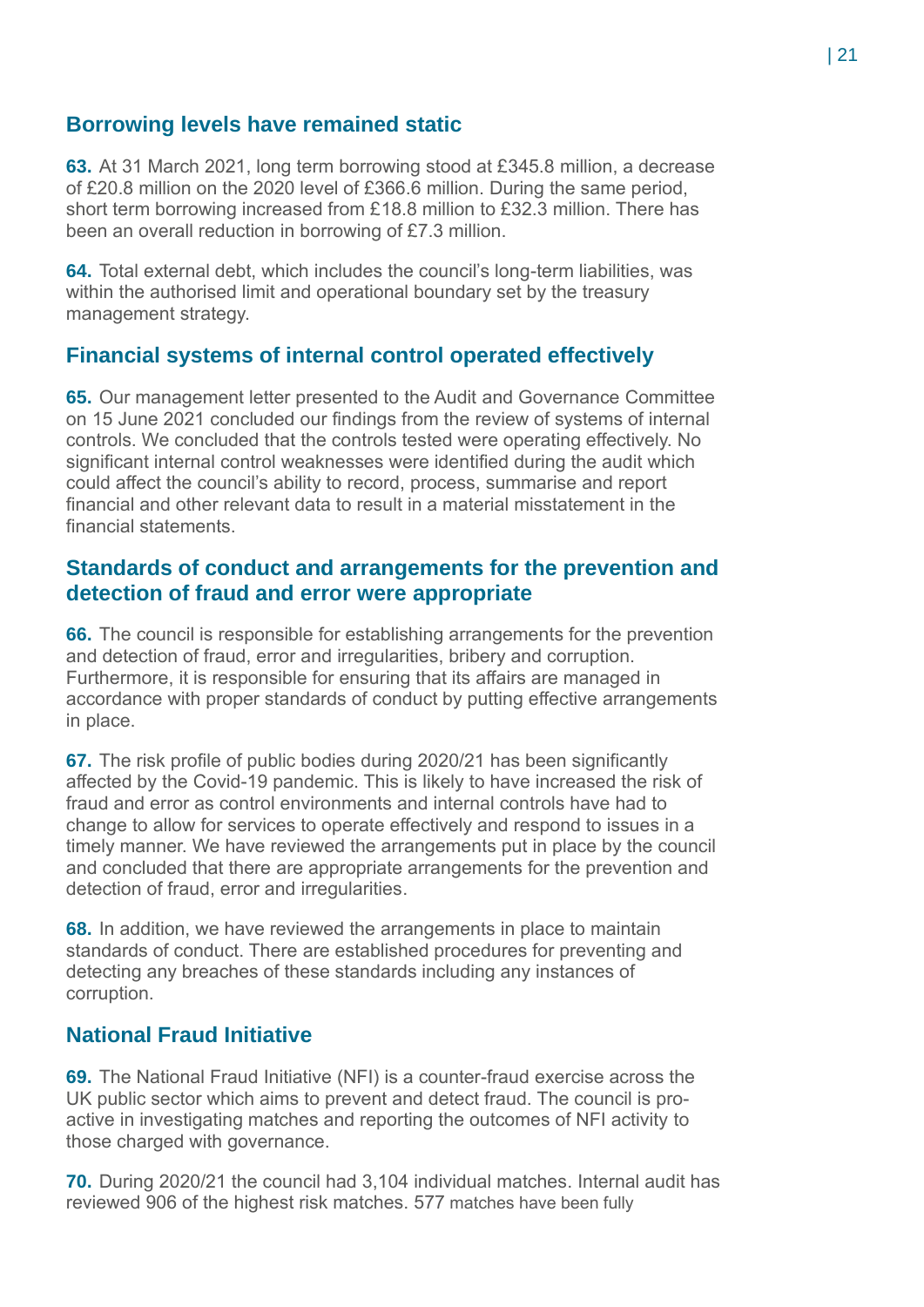investigated and closed and a further 329 matches are currently in progress. Of the 577 matches:

- 482 cases identified no fraud or errors
- 87 cases identified errors in respect to blue badges with action being taken by the council
- 8 cases of overpayments/under recovery totalling £102,518 was identified which has been or is being recovered by the Council, with the exception of £22,287 from a company that has now ceased trading, although recovery efforts are being made.

**71.** A detailed report on the results will be presented to the Audit and Governance Committee on 30 November 2021.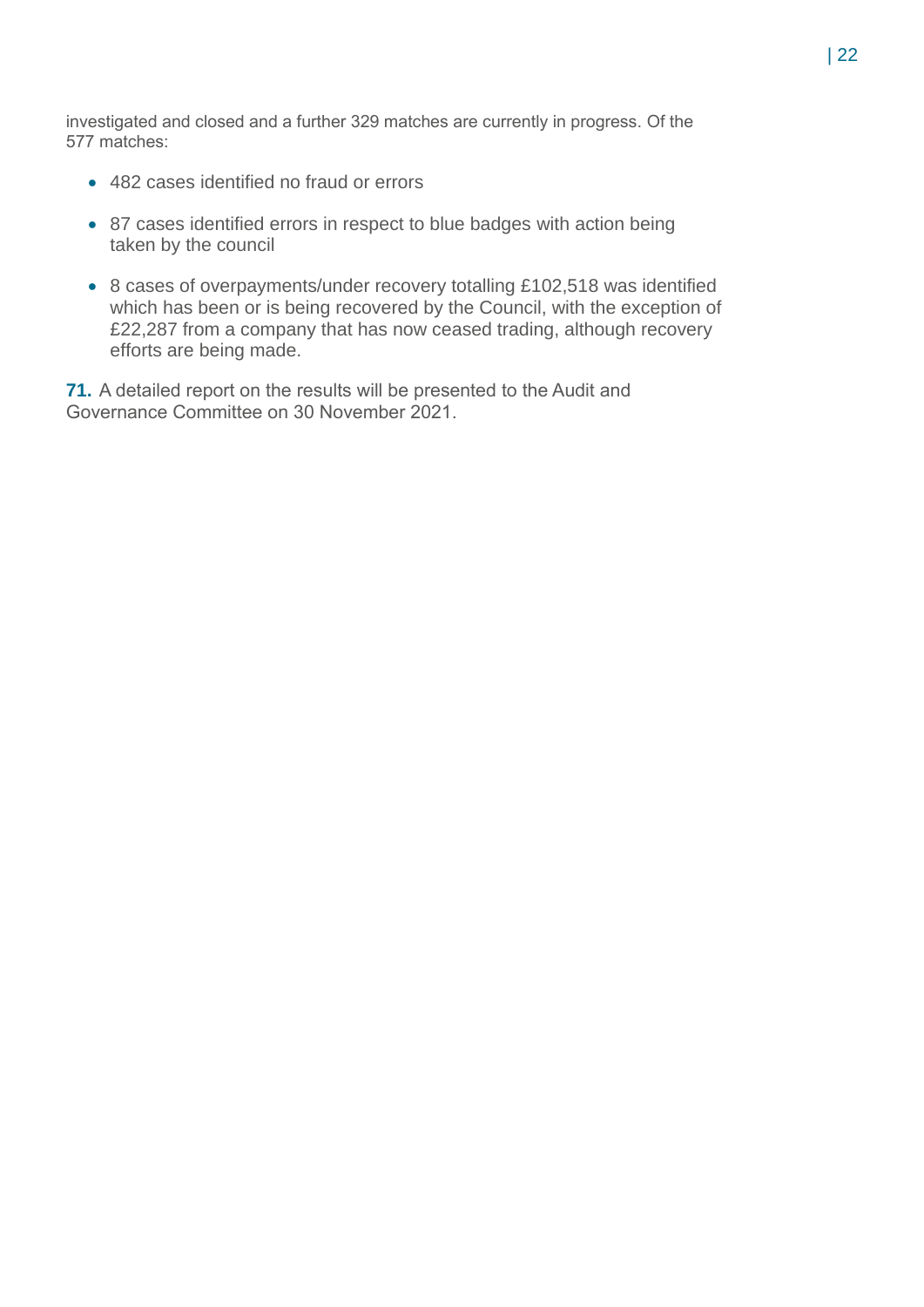# <span id="page-22-0"></span>**3. Financial sustainability**

Financial sustainability looks forward to the medium and long term to consider whether the council is planning effectively to continue to deliver its services or the way in which they should be delivered

# **Main judgements**

The financial impact of the Covid-19 pandemic on the council will be challenging over the coming years.

Medium and longer term financial plans are in place and are being reviewed and updated to reflect the impact of the pandemic.

# **The financial impact of the Covid-19 pandemic on the council will be challenging**

**72.** The financial impact of the pandemic on East Lothian Council is likely to extend across several years and could include a reduction in income from business rates and council tax non-payments as well as a reduction in fees and charges from, for example, leisure, public transport and parking. Bodies may also face increased costs such as higher staff costs to cover the delivery of services.

**73.** In March 2021, the council's approved three year budget included the delivery of £9.2 million planned savings. £0.9 million was planned to be realised in 2021/22 through increased income, efficiencies and other savings. The quarter one financial review notes that it is unlikely that all budgeted income will be realised, and the council faces a wide range of financial uncertainties and further cost and demand pressures.

**74.** Additional, one-off Covid-19 funding in 2021/22 will mitigate some of the additional pressures but the recurring implications of Covid-19 will continue to present a significant risk to financial planning as the recovery phase continues. At the end of June 2021, the council reported a £0.2 million overspend for general services revenue.

**75.** The quarter one financial review estimates that the cost of supporting wider Covid-19 pressures and interventions in 2021/22 will exceed £11.0 million. This will be met largely by non-recurring funding. £10.4 million of additional general revenue grant funding has been provided and £0.37 million of funding has been provided for business support schemes.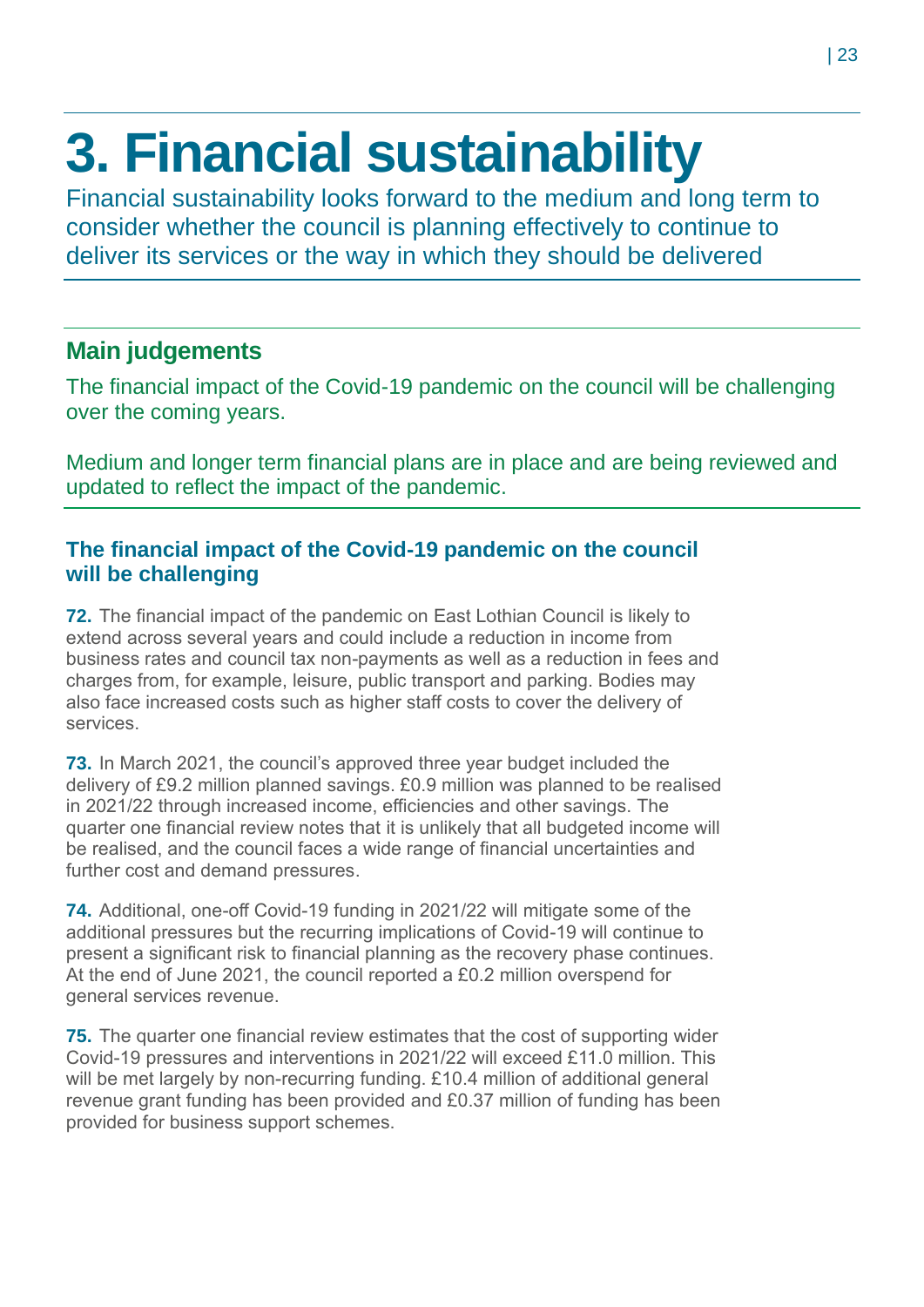# **Medium and longer term financial plans are in place and are being reviewed and updated to reflect the impact of the pandemic**

**76.** The council has a five-year financial strategy in place covering the period 2021/22 to 2025/26, approved in December 2020. The strategy is reviewed annually to ensure it remains relevant and appropriate. Spending plans for the three-year period from 2020/21 to 2022/23 were approved in March 2020 as part of the 2020/21 annual budget process. As noted previously, the council has not used scenario analysis in the current five-year financial strategy due to the exceptional and unpredictable external influences affecting the wider economy. A revised five-year strategy covering 2022/23 to 2026/27 will be presented to Council in December 2021.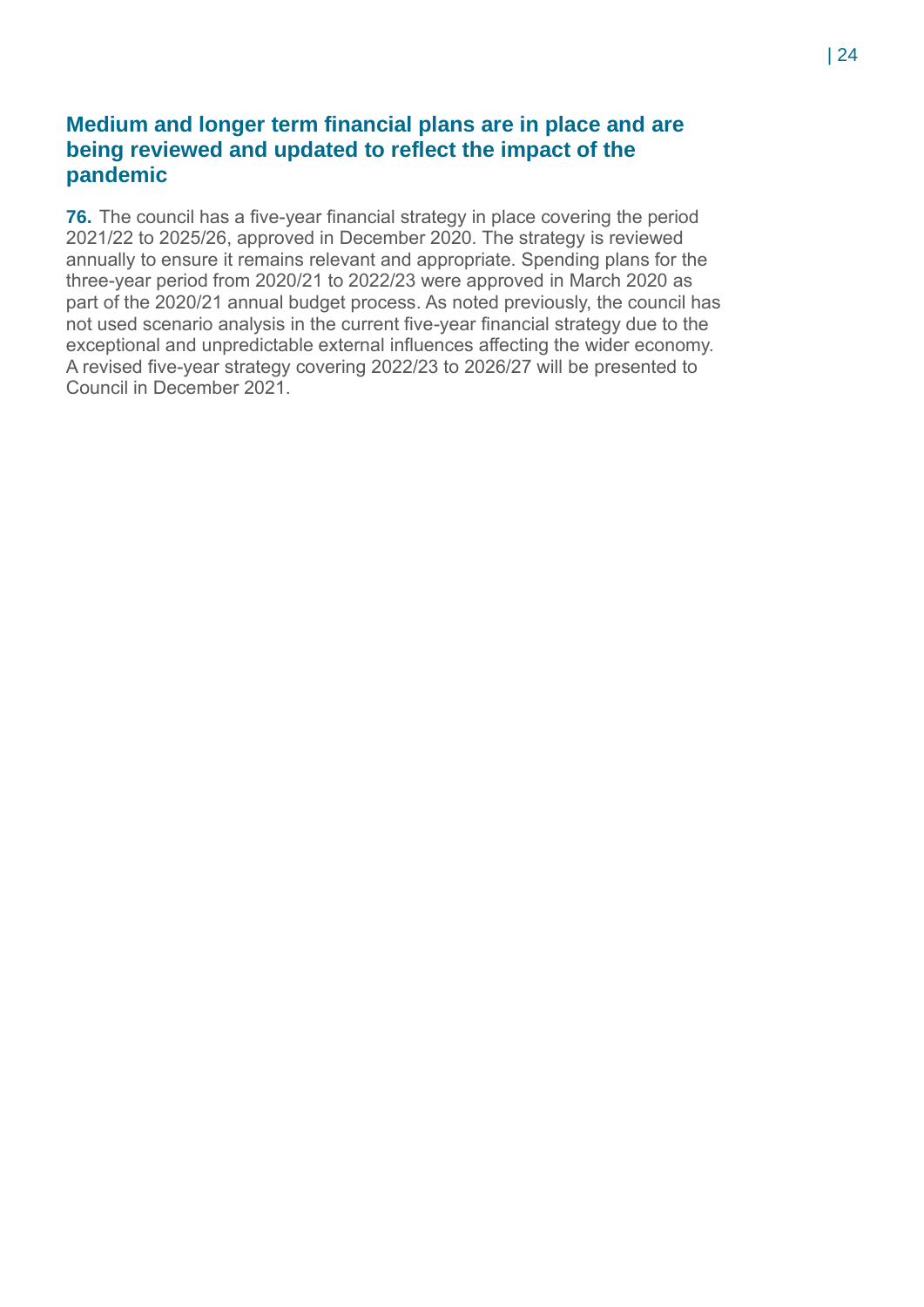# <span id="page-24-0"></span>**4. Governance and**

# **transparency**

The effectiveness of scrutiny and oversight and transparent reporting of information

# **Main Judgements**

The governance arrangements introduced in response to the pandemic are appropriate and operated effectively.

There is effective scrutiny, challenge and informed decision making.

# **Governance arrangements operating throughout the Covid-19 pandemic have been appropriate and operated effectively**

**77.** We have concluded that, overall, East Lothian Council has appropriate and effective governance arrangements in place which support effective scrutiny, challenge and decision making. This is informed by our regular attendance at the Audit and Governance Committee, review of Full Council and Cabinet papers and other committee papers, as appropriate. The meetings and business to be scrutinised were not disrupted by the pandemic and continued to operate using MS Teams and other virtual platforms.

# **Performance reporting in the management commentary was of a good standard**

**78.** The Management Commentary in the unaudited accounts submitted to audit provided information on the council, its main objectives and the principal risks faced during 2020/21. It is fair, balanced and an understandable analysis of the council's performance for the year. It adequately explains to stakeholders, in plain English, the performance of the council and is consistent with the performance shown in the financial statements.

**79.** In particular there is transparency in reporting the impact of Covid-19 on outturn and reserves. The Management Commentary also explains the Covid-19 agency payments made during the year and this is supported by comprehensive notes in the financial statements (Note 9 agency income and expenditure, and Note 34 grant income). We comment more on performance reporting in Part 5 of this report.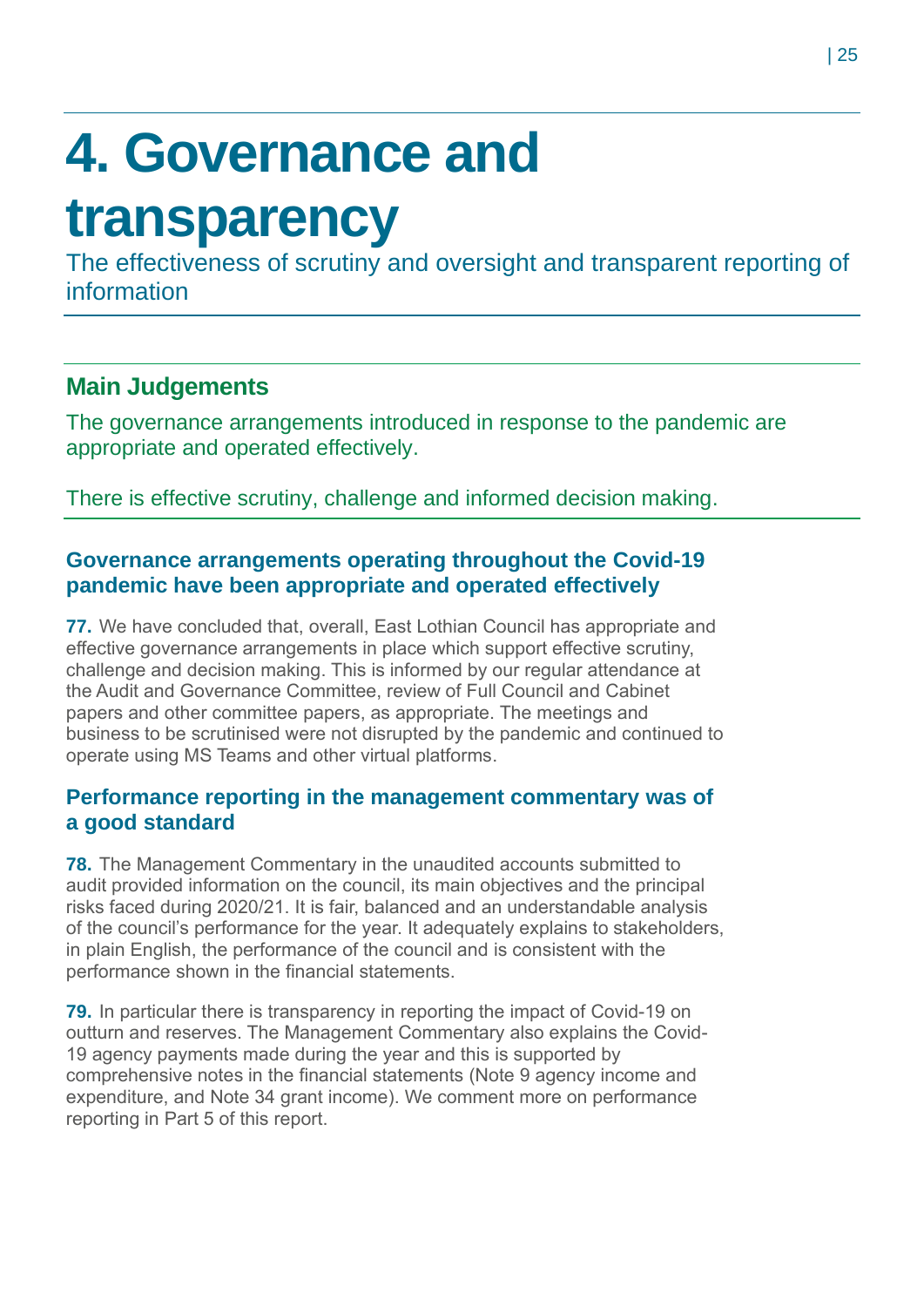# **Musselburgh Racing Associated Committee (MRAC)**

**80.** The Musselburgh Racing Associated Committee (MRAC) was dissolved during 2020/21. Musselburgh Racecourse was transferred to Chester Race Company Ltd on 24 June 2020, and MRAC ceased to operate at the point of transfer. The final meeting of MRAC took place on 22 June 2020. A separate independent company, Musselburgh Racecourse Limited was set up and is responsible for the operation of the racecourse. The council still retains ownership of and responsibility for the racecourse but it has no ownership or control with regards to the new Musselburgh Racecourse Limited company. MRAC is included in the 2020/21 group accounts for the first three months of the financial year.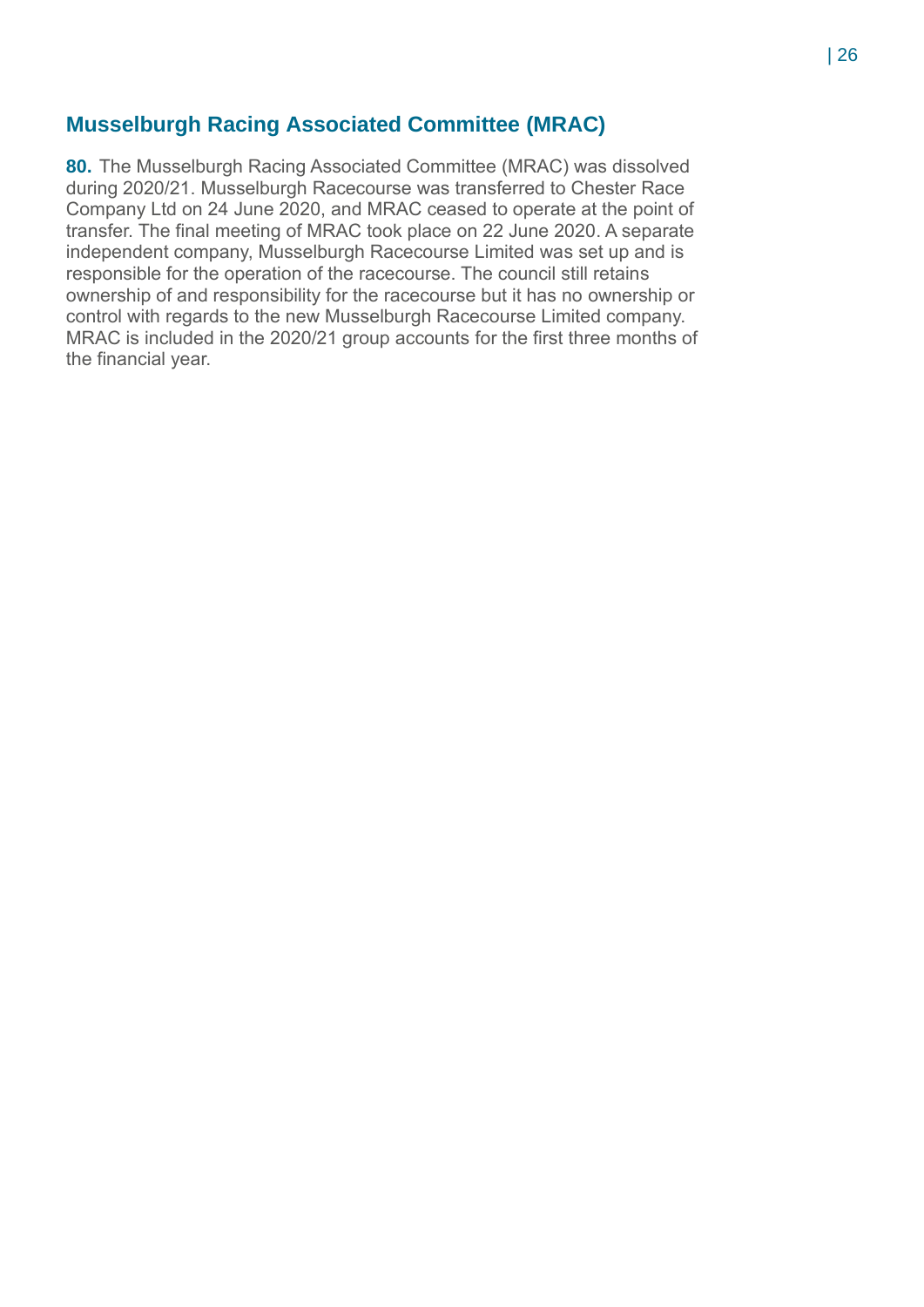# <span id="page-26-0"></span>**5. Best Value**

Using resources effectively and continually improving services.

# **Main judgements**

The council has made limited progress in addressing the Best Value improvement plan actions due to Covid-19.

The Covid-19 pandemic has had a significant impact on council services.

**81.** Best value is assessed over the audit appointment, as part of the annual audit work. In addition, a Best Value Assurance Report (BVAR) for each council is considered by the Accounts Commission at least once in this period. The BVAR report for East Lothian Council was published in November 2018.

# **Council Improvement Plan**

**82.** After publication of the BVAR, and based on the recommendations made therein, the council adopted a 2018-2020 Improvement Plan. The Improvement Plan has been revised and updated annually. The 2021/22 Improvement Plan was approved by the council in February 2021. The Plan notes that limited progress has been made against the improvement actions, as the council continued to operate in business continuity plan mode throughout 2020/21, with non-critical actions put on hold. Revised timescales and deadlines have been given to all the improvement actions with a target to be completed by 2022.

**83.** The council has completed its annual corporate governance self-evaluation exercise and presented this to the Audit and Governance Committee in June 2021. The self-evaluation has not identified any additional improvement actions over and above those already included in the 2021/22 Improvement Plan.

**84.** The council management team participated in a Covid-19 interim lessons learned structured debrief in June 2021. A further Interim Structured Debrief Workshop for all Elected Members was held in September 2021 to explore the experiences – positive and negative – and capture lessons to be learned, including review of council decision-making, leadership, managing risks and stakeholder engagement. Findings will be incorporated into an updated Improvement Plan.

# **Statutory performance indicators (SPIs) are being met**

**85.** The Accounts Commission has a statutory responsibility to define the performance information that councils must publish. In turn, councils have their own responsibility, under their Best Value duty, to report performance to the public. The Commission does not prescribe how councils should report this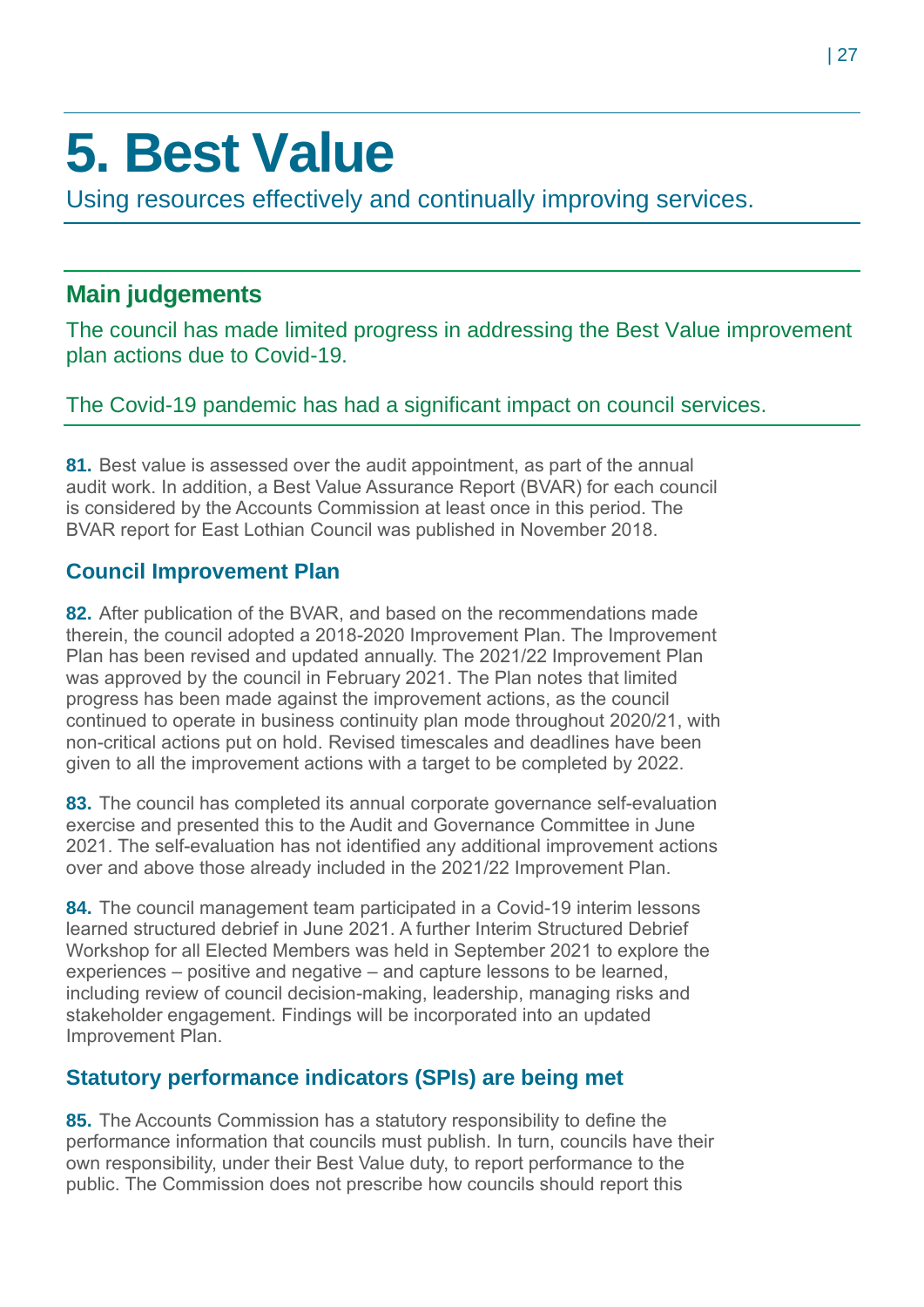information but expects them to provide the public with fair, balanced and engaging performance information.

**86.** The Accounts Commission issued a revised 2018 Statutory Performance Information Direction in December 2018 which requires a council to report:

- its performance in improving local public services provided by the council (on its own and with its partners and communities), and progress against agreed desired outcomes
- its own assessment and independent audit assessments of how it is performing against its duty of Best Value, and how it plans to improve these assessments and how it (with its partners where appropriate) has engaged with and responded to its diverse communities.

**87.** The council's most recent annual performance report, 2019 Annual Performance and 'State of the Council,' report was published in October 2019. The 2020 Annual Report covering 2020/21 was not produced due to the council operating under a business-critical approach, which deprioritised the report. Despite this, the council have continued to monitor and report on SPI 1 and 2 measures through the Policy and Performance Review Committee (PPRC) during 2020/21, and all the papers are publicly available.

# **The Covid-19 pandemic has had a significant impact on council services**

**88.** The pandemic has had a substantial impact on performance measures, particularly for services which have been temporarily suspended, are operating at a reduced level, or have had to adapt to new ways of working. The council have continued to monitor key performance targets throughout the year with performance being regularly reported to the PPRC. The 2020/21 Quarter 4 and Annual Performance Report was presented to the PPRC in June 2021 providing members with information regarding the performance of council services during Quarter 4 and the Annual Performance Indicators for 2020/21 compared against the previous year. The 2021/22 Quarter 1 report and top 50 performance indicators for 2020/21 were presented to PPRC in September 2021.

**89.** Some services had to stop due to lockdown, with staff being diverted to business critical or new activity in response to the pandemic. The pandemic has also had a significant impact on quarterly and annual performance indicators as reported in September 2021. The report notes that the top 50 council plan indicators have different reporting timeframes and many rely on national data which are not yet available. The latest information provided to PPRC included 27 indicators where comparable data was available for 2020/21 and 2019/20. 19 (70%) of these indicators were either maintained or improved in performance over the last year, and eight (30%) showed a decline in performance. Some highlights from the reports include:

• Homelessness – cases fluctuated due to Covid-19, increasing to 169 (2019/20: 139). Performance remains within the council's overall target of 200 cases. Homelessness assessments completed in under 28 days is above target at 90% as a result of a new framework being implemented.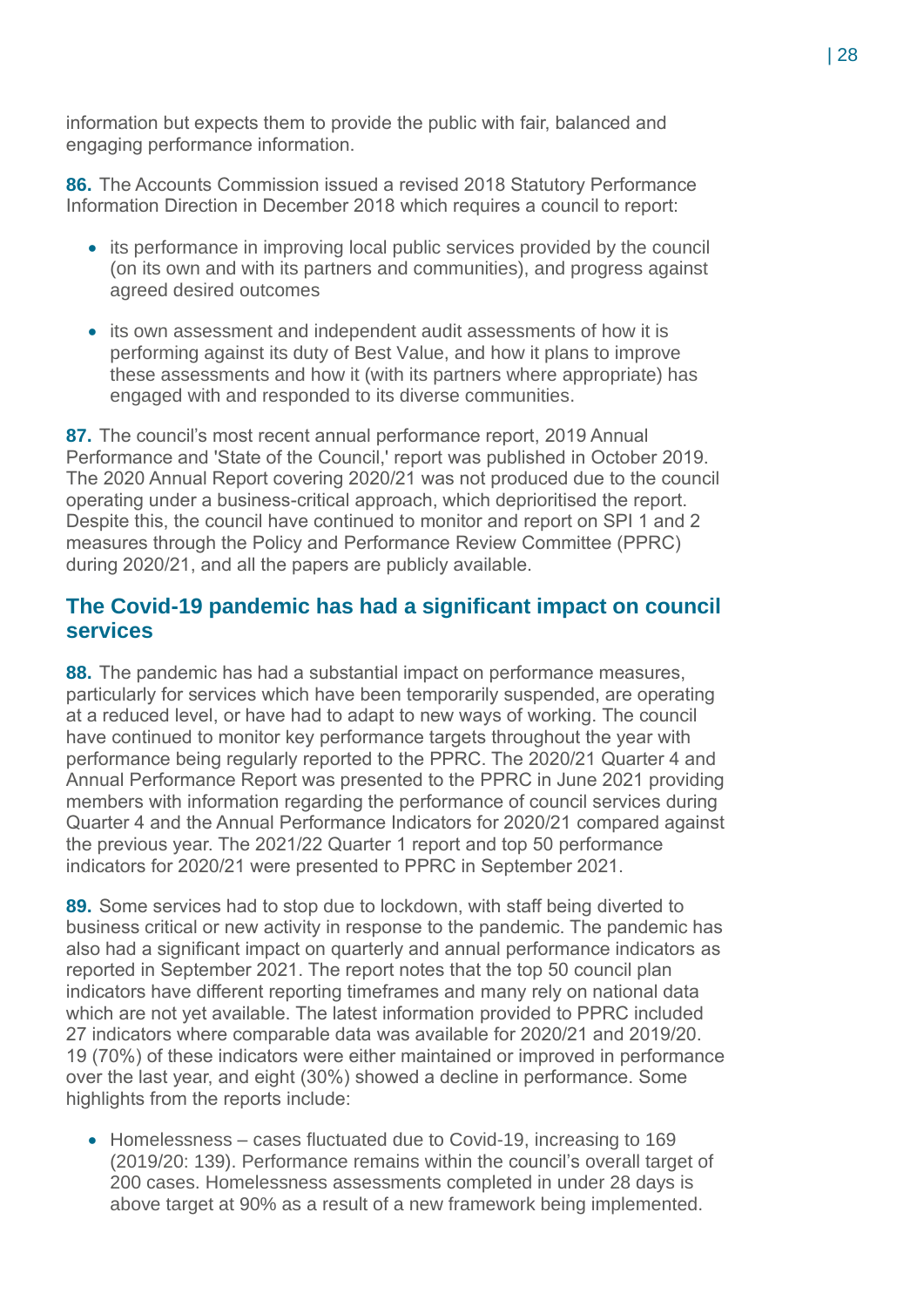- Processing of new housing benefit claims the number of changes in Housing Benefit has increased due to the impact on the economy and household incomes from Covid-19. New claims performance processing for 2020/21 averaged 20.84 days (target 26 days). Performance for processing changes in circumstances averaged 5.51 days (2019/20: 3.19 days) against a target of 6 days.
- Staff absence sickness absence days for teachers fell to 2.90 (2019/20: 4.92) and for non-teaching staff 7.07 (2019/20: 9.46).

## **National performance audit reports**

**90.** Audit Scotland carries out a national performance audit programme on behalf of the Accounts Commission and the Auditor General for Scotland. During 2020/21, Audit Scotland a number of reports were issued which may be of interest to the body. These are outlined in [Appendix 3.](#page-39-0)

**91.** East Lothian Council has well established and satisfactory arrangements in place for considering and reviewing national reports including any locally agreed actions. The reports are presented with a covering paper to the relevant committee(s) and an opportunity for members to ask questions is also provided.

## **Good practice points**

**92.** The Policy and Performance Review Committee are provided with performance indicators from the Improvement Service's Covid-19 Weekly Dashboard, the council's Quarterly and Annual Performance Indicators, and the council plan top 50 scorecard, showing how the council and its services have been affected by the pandemic. Elected members are provided with information on the council's response to Covid-19 challenges and a baseline against which recovery can be measured.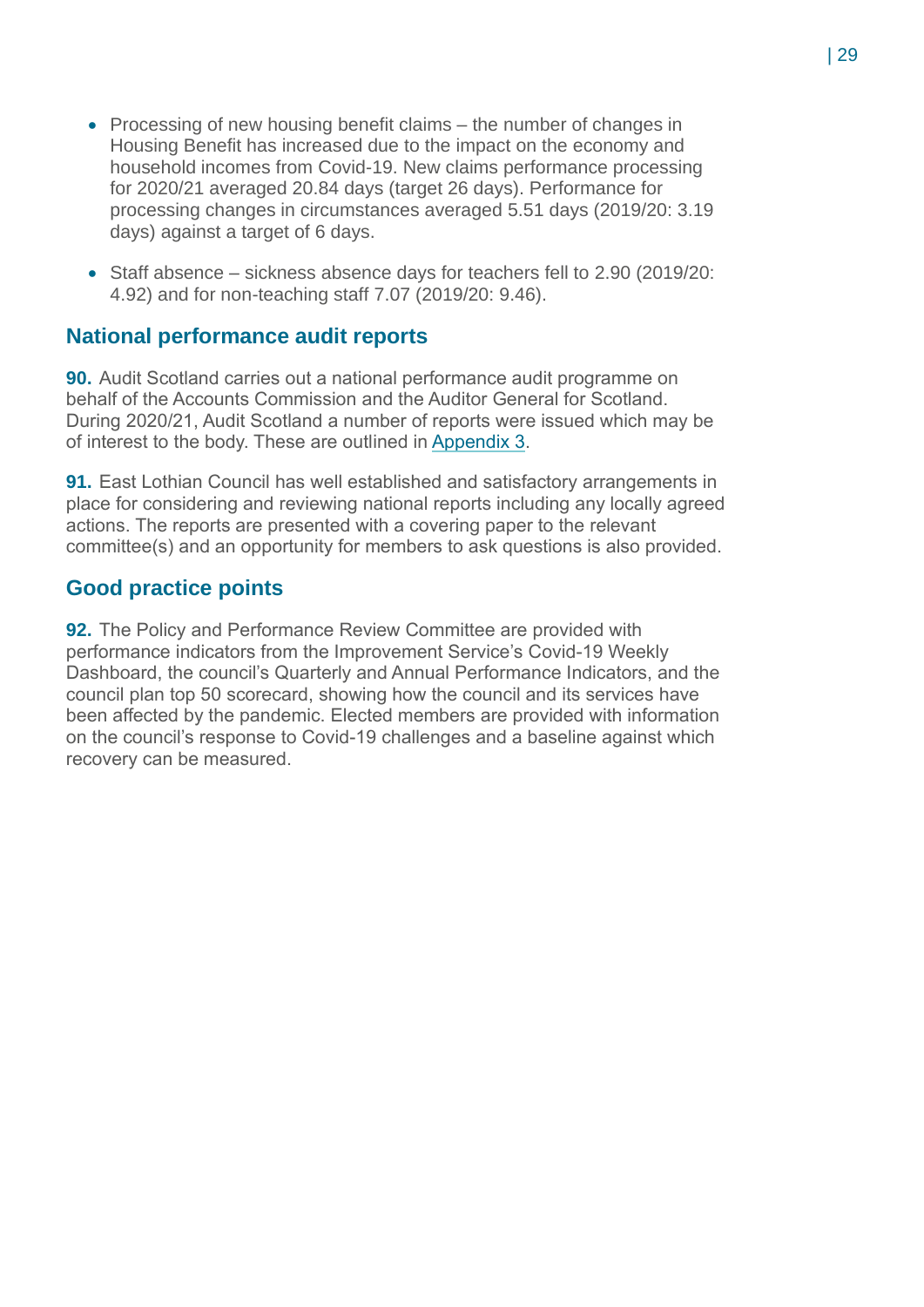# <span id="page-29-0"></span>**Appendix 1: Action plan 2020/21**

# **2020/21 recommendations**

| <b>Issue/risk</b>                                                                                                                                                   | <b>Recommendation</b>                                                                                                                                      | <b>Agreed management</b><br>action/timing                                                                             |
|---------------------------------------------------------------------------------------------------------------------------------------------------------------------|------------------------------------------------------------------------------------------------------------------------------------------------------------|-----------------------------------------------------------------------------------------------------------------------|
| 1. Dr Bruce Fund                                                                                                                                                    | The council and the Dr Bruce                                                                                                                               | <b>Management action:</b>                                                                                             |
| Minimal payments are being<br>paid out of the Fund                                                                                                                  | Fund trustees should work<br>together to ensure the Fund<br>is being actively managed<br>and used for the purposes<br>intended (refer paragraph<br>$22$ ). | A wider review of Trusts is<br>ongoing but has been<br>delayed due to Covid-19 in                                     |
| $Risk - There$ is a continuing<br>risk that the trust fund is not<br>operating effectively to meet<br>its objectives (e.g. lack of<br>provision of grants annually) |                                                                                                                                                            | support of business continuity<br>priorities. Any wider<br>disbursement of funds will be<br>considered in due course. |
| and the trustees are not                                                                                                                                            |                                                                                                                                                            | <b>Responsible officer:</b>                                                                                           |
| discharging their duty<br>correctly.                                                                                                                                |                                                                                                                                                            | <b>Executive Director for Council</b><br><b>Resources</b>                                                             |
|                                                                                                                                                                     |                                                                                                                                                            | Service Manager - Legal                                                                                               |
|                                                                                                                                                                     |                                                                                                                                                            | <b>Agreed date:</b>                                                                                                   |
|                                                                                                                                                                     |                                                                                                                                                            | Ongoing                                                                                                               |
| 2. Common Good (CG)                                                                                                                                                 | Processes for identifying and                                                                                                                              | <b>Management action:</b>                                                                                             |
| review<br>Following a review by the<br>council's legal team, a<br>significant number of council                                                                     | confirming assets held should<br>be reviewed and amended.<br>The formal valuation cycle<br>itself is insufficient to gain the                              | Work on review and<br>consolidation is ongoing;<br>COVID-19 demands limited<br>progress.                              |
| assets (land and buildings)<br>have now been identified as                                                                                                          | appropriate assurances that<br>assets are classified                                                                                                       | <b>Responsible officer:</b>                                                                                           |
| belonging to the common<br>good. This was despite an                                                                                                                | correctly.<br>The council should continue                                                                                                                  | <b>Executive Director for Council</b><br><b>Resources</b>                                                             |
| annual corporate review                                                                                                                                             | to progress the CG review.<br>Having recognised that the                                                                                                   | Service Manager - Legal                                                                                               |
| arrangement and the<br>council's formal five year                                                                                                                   | council is using common                                                                                                                                    | <b>Agreed date:</b>                                                                                                   |
| valuation cycle both of which<br>were intended to identify<br>common good assets.                                                                                   | good assets for the provision<br>of council services, an<br>appropriate lease<br>arrangement must be set up<br>(refer Exhibit 2).                          | Report will be brought to<br>Council June 2022.                                                                       |
| $Risk$ – there is a continuing<br>risk that not all common good<br>assets have been identified.                                                                     |                                                                                                                                                            |                                                                                                                       |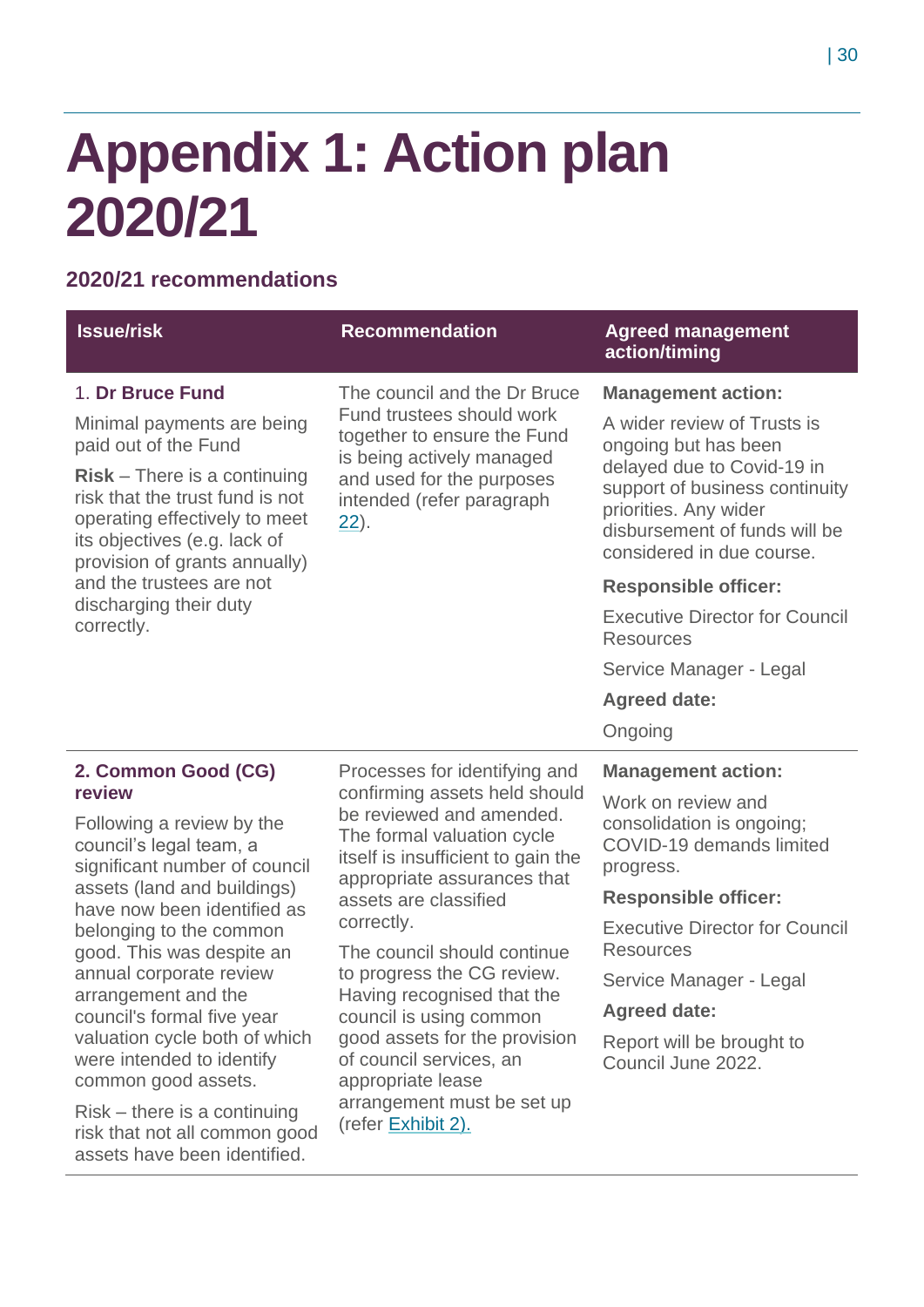#### **3. Low Cost Home Ownership (LCHO)**

The Finance Team were not sighted on the existence of this category of affordable homes until it was presented to the council as a purchase option. It equates to a S.75 developer contribution.

Risk – there is a risk that policy objectives are not met if the assets with which an 'in kind' developer contribution is linked, are not closely monitored over time.

The Finance and Place teams need to establish a policy and associated procedures, including a detailed register of the low cost homes as part of the S.75 agreements, in order to effectively manage the process and ensure the policy objectives are being appropriately delivered (refer [Exhibit 2\).](#page-9-0)

### **Issue/risk Recommendation Agreed management action/timing**

#### **Management action:**

Action is noted and will be progressed with relevant officers.

### **Responsible officer:**

Service Manager – Corporate Accounting

#### **Agreed date:**

31 March 2022

# **Follow-up of prior year recommendations**

| <b>Issue/risk</b>                                                                                                                                                                                                                                                                                                                                                                                                                                                                                                                                                                                              | 2019/20 Recommendation                                                                                                                                                                                                                                                                                                                                                                                                                                                         | 2020/21 Update<br><b>Agreed management</b><br>action/timing                                                                                                                                                                                                                                                                                                                                                                                                                                                                                                                                                                 |
|----------------------------------------------------------------------------------------------------------------------------------------------------------------------------------------------------------------------------------------------------------------------------------------------------------------------------------------------------------------------------------------------------------------------------------------------------------------------------------------------------------------------------------------------------------------------------------------------------------------|--------------------------------------------------------------------------------------------------------------------------------------------------------------------------------------------------------------------------------------------------------------------------------------------------------------------------------------------------------------------------------------------------------------------------------------------------------------------------------|-----------------------------------------------------------------------------------------------------------------------------------------------------------------------------------------------------------------------------------------------------------------------------------------------------------------------------------------------------------------------------------------------------------------------------------------------------------------------------------------------------------------------------------------------------------------------------------------------------------------------------|
| 4. Common Good / Trust<br><b>Fund Review</b><br>The ongoing council-wide<br>review of the common good<br>and trust funds review has<br>lacked pace and progress.<br>We have raised the need for<br>this review in prior year<br>annual audit reports and are<br>highlighting it here again in<br>the action plan to raise the<br>importance of progressing<br>and completing the review.<br>Statutory guidance on<br>accounting for the Common<br>Good requires a clear<br>timescale to be set for review<br>of common good assets and<br>compilation of a publicly<br>accessible register of those<br>assets. | We repeat our<br>recommendation that the<br>council should progress and<br>conclude on their review of<br>common good and trust funds<br>including an exercise to<br>consider whether there is<br>scope to consolidate any/all<br>of the 46 trusts. This should<br>include a review of the<br>method(s) used to promote<br>the Dr Bruce Fund and other<br>charitable trusts to ensure<br>that the potential availability<br>of these funds is known to the<br>wider community. | <b>In Progress</b><br>Progress on the Common<br><b>Good and Trust Funds</b><br>Review during 2020/21 was<br>affected by the council's<br>adoption of the 'business<br>continuity' approach in<br>response to Covid-19. This<br>limited but did not stop<br>activity and progress.<br><b>Common Good - The Council</b><br>had a public consultation on<br>clarification of the Common<br>Good asset base. It is<br>considered that this is a<br>critical first step in the overall<br>review process, as it will<br>directly affect the assets<br>identified and registered as<br>being related to each<br>Common Good fund. |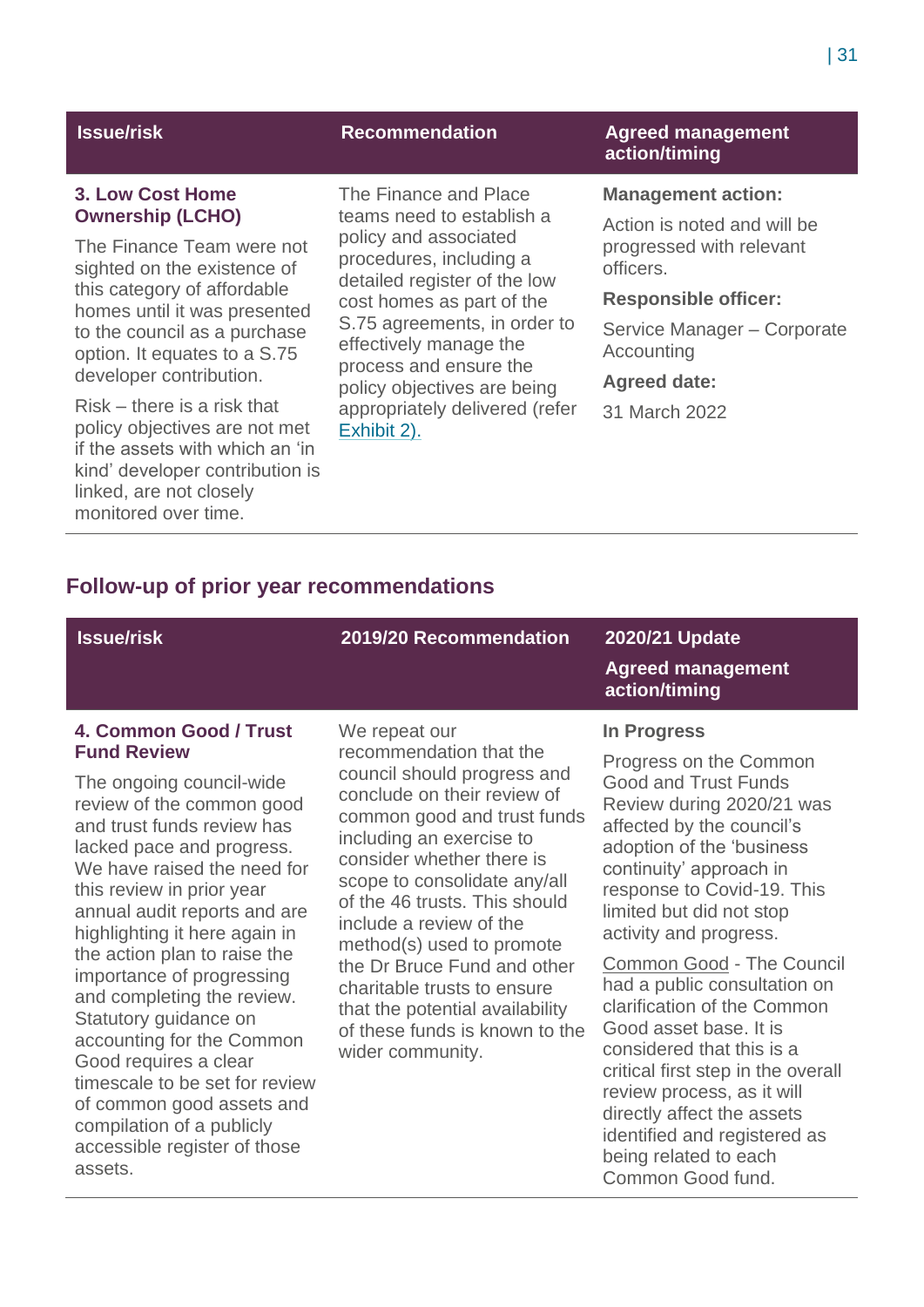#### **Issue/risk 2019/20 Recommendation 2020/21 Update**

#### **Risk:** There is a risk that common good assets are not being identified and used effectively and efficiently and, in line with legislation (Community Empowerment Act 2015). There is a risk that trust funds held could become dormant due to lack of use and lack of wider knowledge in the community as to their existence. If charitable objectives are not being met, there is scope for OSCR to withdraw the charitable status of the funds.

#### **Agreed management action/timing**

During 2021/22 the Council intends to continue progress through finalising the publicly accessible Common Good asset register; and considering the manner in which that asset register can be best used to support the Common Good governance arrangements as well as the achievement of the Common Good funds' objectives.

Trust Funds - Progress was more limited, affected primarily by the Covid-19 business continuity arrangements, as well as the loss of a staff member with Trust Funds experience.

For 2021/22 the Council is actively assessing the options available for supporting a reorganisation of Trust Funds, without adversely affecting the Council's General Services and HRA management responsibilities.

The Finance Service structure is also undergoing a consultation process, and the financial management provided for Trust Funds and Common Good is being considered as part of this process.

We have raised a new recommendation in [Exhibit 2](#page-9-0) regarding the Common Good fund.

#### **Responsible officer:**

Executive Director for Council Resources

**Revised date:**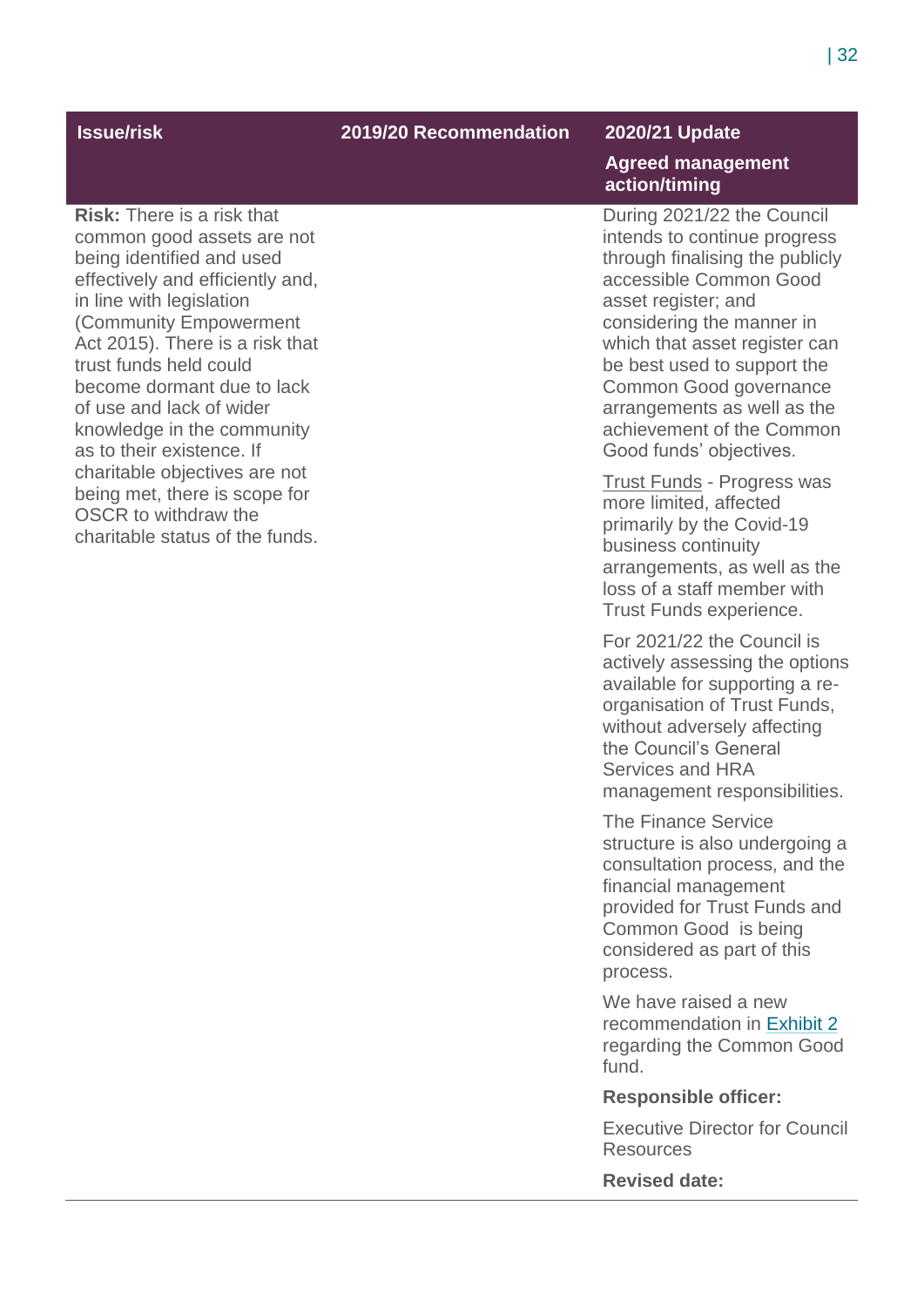### **Issue/risk 2019/20 Recommendation 2020/21 Update**

#### **Agreed management action/timing**

Update report will be delivered during 2022

#### **5. Trade receivables review**

A review of aged receivables at year end found some outstanding amounts that had not been reviewed for over a year.

**Risk:** There is a risk that that irrecoverable balances are not being provided for nor written-off, as appropriate.

The council should review aged receivables' balances to confirm whether any debts should be written off or if further action needs to be taken to recover outstanding amounts.

#### **Completed**

Since inheriting an accumulated balance of historic Sundry Accounts debt in May 2019, the Revenues Service has implemented a variety of processes to improve debt collection and management. As a result of the improvements, the number of accounts with a positive balance reduced from 5,513 in May 2019 to 3,964 at the end of 2020/21.

Due to the time it can take to pursue some forms of debt (e.g. Adult Wellbeing Social Care debt), balances may remain static between years.

During 2020/21 the Council, and its debtors, were affected by Covid-19 restrictions, amended working practices and competing priorities. This affected some debt collection activities.

The Revenues Service will continue to act to collect historic debt and reduce the historic legacy balance.

#### **Responsible officer:**

Service Manager – Revenues

#### **6. Common repairs' review**

In 2018/19 we recommended that a reconciliation be carried out to confirm that the common repairs' balances are correctly stated. We found that no reconciliation was undertaken during

A review of the common repairs' balances should be undertaken to confirm whether any debts require to be written off or if further action needs to be taken to recover outstanding amounts.

#### **In Progress**

Progress has been slow due to Covid-19 and access to paper-based files restricted.

During 2020/21 a cross service working group has been set up and meets monthly. The group aims to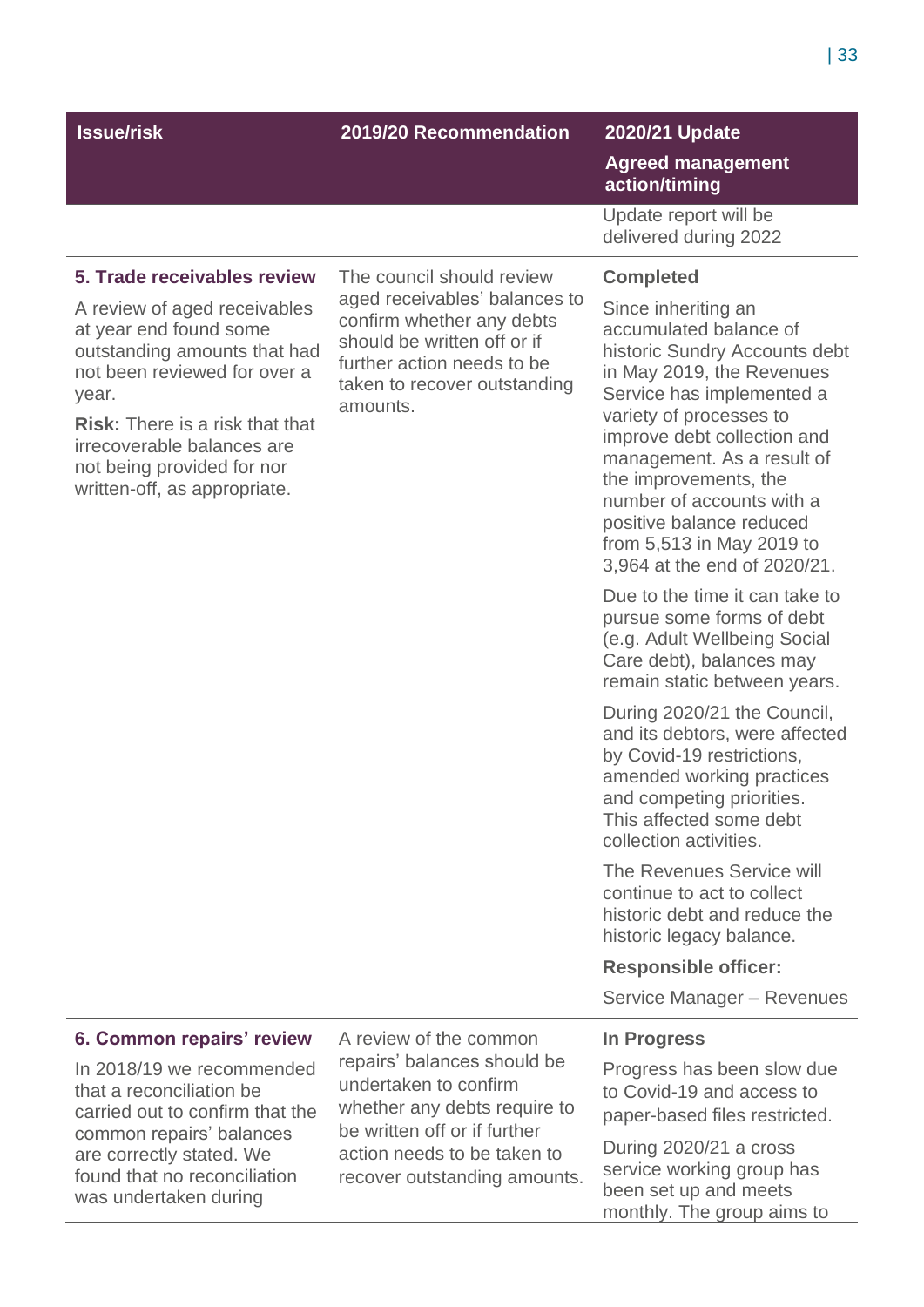### **Issue/risk 2019/20 Recommendation 2020/21 Update**

#### 2019/20 and that the majority of the high value debtors selected for testing were unchanged from the prior year.

**Risk:** There is a risk that irrecoverable balances are not being provided for nor written-off, as appropriate.

#### **Agreed management action/timing**

identify repair balances and agree an action plan. Senior Officers met in August 2021 to quantify the debt outstanding and decide what approach should be taken for each debt (e.g. refer write off, additional recovery action etc.).

As well as quantifying the Common repairs' debt, the physical papers will also be scanned and indexed for easier future remote access.

The progress made is encouraging. We recommend that the group continues their work to complete the common repairs' review.

#### **Responsible officer:**

Executive Director for Council Resources

#### **Revised date:**

31 March 2022

#### **Outstanding**

Due to the impact of Covid-19 there has been no progress made against this point.

The update on the Council Improvement Plan using a revised format will be prepared in the autumn (by November 2021).

We continue to recommend that the council's reporting and monitoring against its improvement plan should be improved to update members on what has been achieved through its improvement actions.

**Responsible officer:**

#### | 34

#### **7. Reporting outcomes against improvement actions**

The council monitors performance through its annual Corporate Governance Self-evaluation and Annual Governance Statement (CGSAGS) with the most recent report presented to the Audit and Governance Committee in June 2020.

The corporate governance self-evaluation tends to list policy documents or assurance frameworks, rather than evaluate evidence of their effectiveness of

The council's reporting and monitoring against its improvement plan could be further improved to update members on what has been achieved through its improvement actions.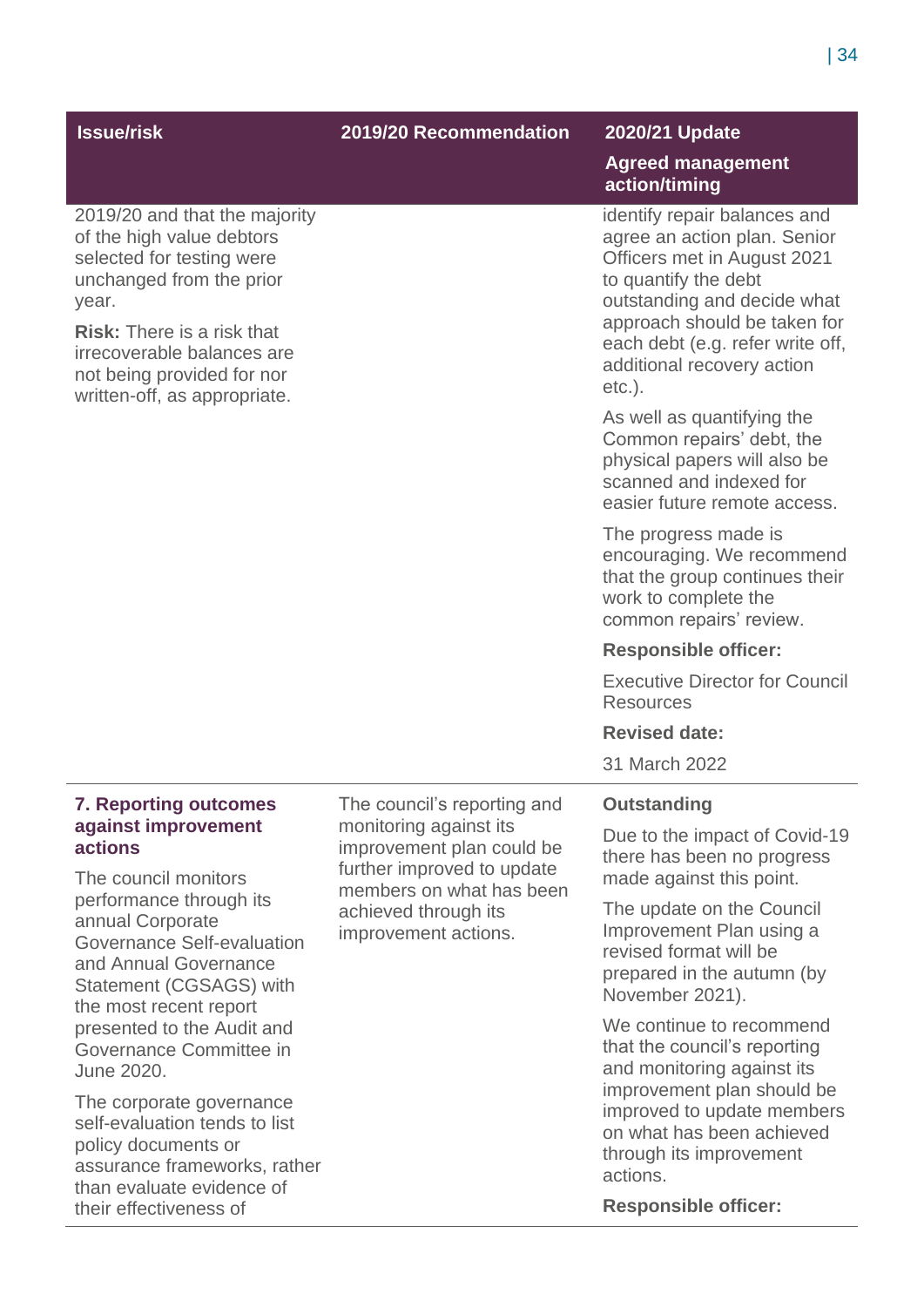delivering against

report contains

improvement actions. The

the council does / has in place, without evidencing what results have been

the number of actions completed, rather than the improved ways of working or delivery of services through improvement actions, such as

implementation of the council's workforce plan.

comprehensive detail on what

achieved. The report against the council's improvement action plan focuses more on

### **Issue/risk 2019/20 Recommendation 2020/21 Update**

### **Agreed management action/timing**

Service Manager – Policy, Improvement & Partnerships

#### **Revised date:**

31 March 2022

#### **8. Fairness and equalities**

East Lothian continues to work proactively with a local network to reach out to people and communities affected by equalities considerations. While the council has worked with partners to deliver some successful initiatives, reporting against equalities and Fairer Scotland duties needs to be more joined up and less disperse.

It is important the council ensures its performance reports are improved so that it is easier for elected members and the public to evaluate performance across equalities.

We recommend that implementation of the single framework is closely monitored to ensure adherence and success.

#### **In Progress**

A draft [Equalities Plan 2021-](https://eastlothianconsultations.co.uk/policy-partnerships/draft-equality-plan-survey-2021/) [2025](https://eastlothianconsultations.co.uk/policy-partnerships/draft-equality-plan-survey-2021/) and [a draft poverty plan](https://eastlothianconsultations.co.uk/policy-partnerships/draft-poverty-plan-survey-2021/)  [2021-2023](https://eastlothianconsultations.co.uk/policy-partnerships/draft-poverty-plan-survey-2021/) have been published for consultation and the final drafts of the new Plans will be presented to Council in October 2021. A new single Equalities Performance framework will be adopted following approval / adoption of these new plans with new indicators and targets (November 2021).

We recommend that implementation of the single framework is closely monitored to ensure adherence and success.

#### **Responsible officer:**

Service Manager – Policy, Improvement & Partnerships

#### **Revised date:**

31 March 2022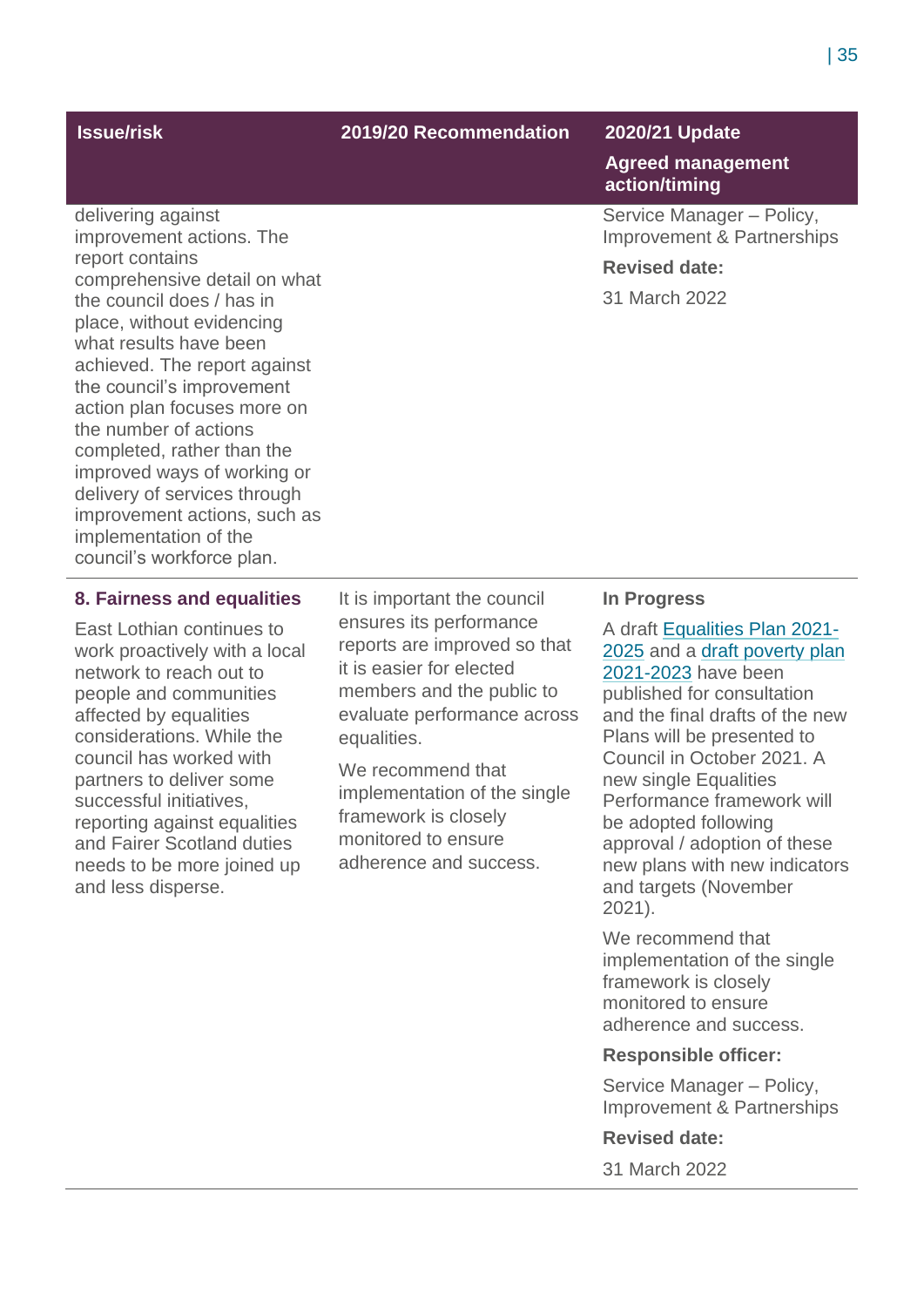# <span id="page-35-0"></span>**Appendix 2: Significant audit risks identified during planning**

The table below sets out the audit risks we identified during our planning of the audit and how we addressed each risk in arriving at our conclusion. The risks are categorised between those where there is a risk of material misstatement in the annual accounts and those relating to our wider responsibility under the [Code of Audit Practice 2016.](http://www.audit-scotland.gov.uk/report/code-of-audit-practice-2016)

**1. Risk of material misstatement due to fraud caused by management override of controls** 

International Standards on Auditing require that audits are planned to consider the risk of material misstatement in the financial statements caused by fraud, which is presumed to be a significant risk in any audit. This includes the risk of fraud due to the management override of controls.

This risk includes the potential for management to influence the results in the financial statements through estimates and judgements. In response to Covid-19, some internal controls were amended to maintain processing levels and, in some instances, this may have increased the opportunity for management override.

### **2. Risk of material misstatement caused by fraud in revenue recognition**

As set out in ISA (UK) 240, there is a presumed risk of

Detailed testing of journal entries.

Reviewed accounting estimates.

Focused testing of accruals and prepayments.

Evaluation of significant transactions that are outside the normal course of business.

### **Audit risk Assurance procedure Results and conclusions**

### **Results:**

We found no instances of material misstatement due to fraud caused by management override of controls.

**Conclusion:** Satisfactory

Analytical procedures on income streams.

Detailed testing of revenue transactions focusing on the areas of greatest risk.

### **Results:**

We found no instances of material misstatement caused by fraud in revenue recognition.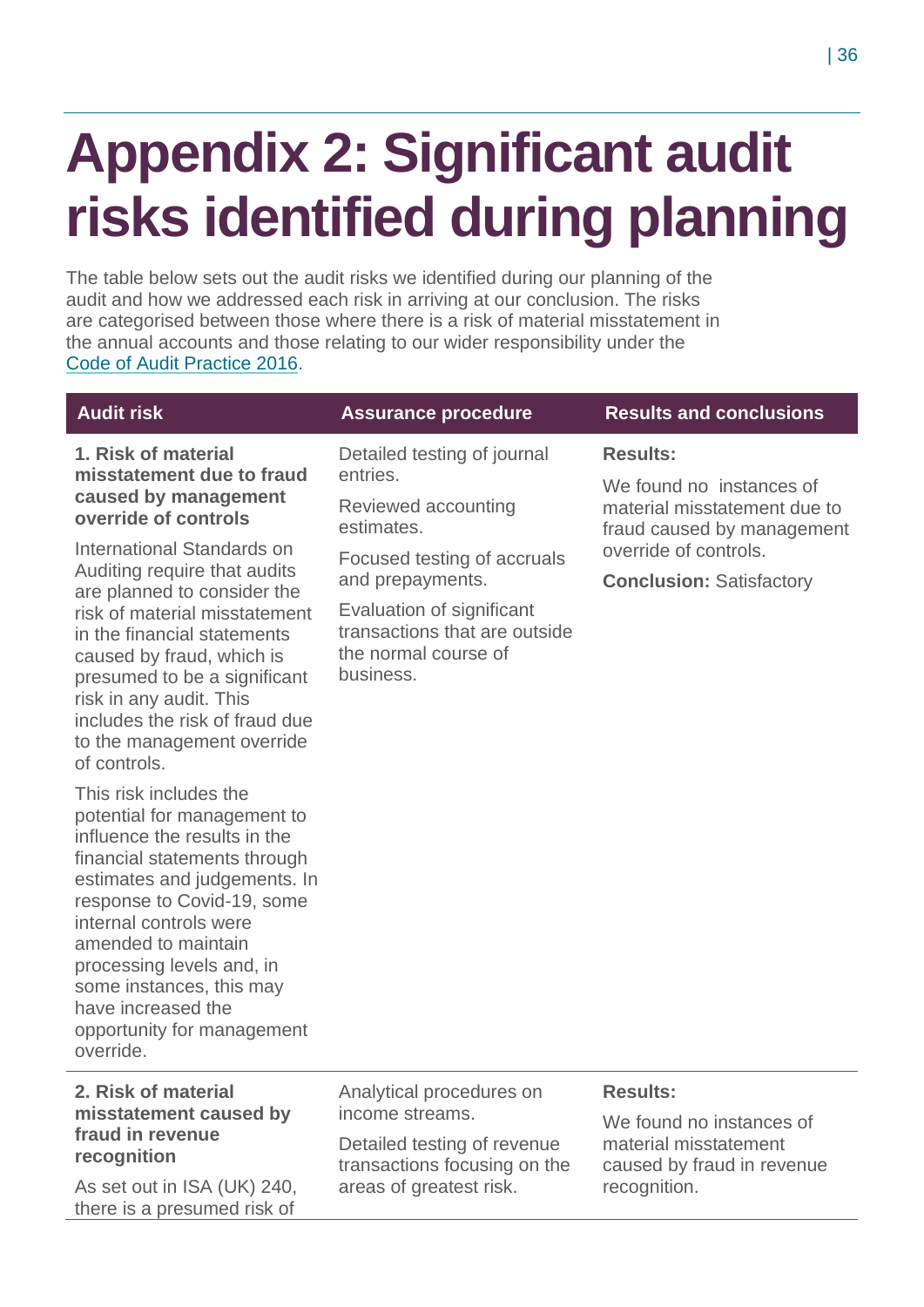| <b>Audit risk</b>                                                                                                                                                                                                                                                                                                                                                                                                                     | <b>Assurance procedure</b>                                                                         | <b>Results and conclusions</b>                                                                           |
|---------------------------------------------------------------------------------------------------------------------------------------------------------------------------------------------------------------------------------------------------------------------------------------------------------------------------------------------------------------------------------------------------------------------------------------|----------------------------------------------------------------------------------------------------|----------------------------------------------------------------------------------------------------------|
| fraud in the recognition of<br>income. There is a risk that<br>income may be misstated<br>resulting in a material<br>misstatement in the financial<br>statements. ELC receives a<br>significant amount of income<br>from several sources, in<br>addition to Scottish<br>Government funding,<br>including income from fees<br>and charges. The extent and<br>complexity of income means<br>that there is an inherent risk<br>of fraud. | Assessed high level controls<br>in significant areas of income.                                    | <b>Conclusion: Satisfactory</b>                                                                          |
| 3. Risk of material<br>misstatement caused by<br>fraud in expenditure                                                                                                                                                                                                                                                                                                                                                                 | Reviewed work on the<br>National Fraud Initiative.                                                 | <b>Results:</b><br>We found no instances of                                                              |
| As most public-sector bodies<br>are net expenditure bodies,                                                                                                                                                                                                                                                                                                                                                                           | Assessed high level key<br>controls in significant areas of<br>expenditure.                        | material misstatement<br>caused by fraud in<br>expenditure.                                              |
| the risk of fraud is more likely<br>to occur in expenditure.<br>There is a risk that<br>expenditure may be<br>misstated resulting in a<br>material misstatement in the<br>financial statements. The<br>extent of ELC's expenditure<br>means that there is an<br>inherent risk of fraud.                                                                                                                                               | Focused substantive testing<br>of expenditure and housing<br>benefit transactions.                 | <b>Conclusion: Satisfactory</b>                                                                          |
| As a consequence of Covid-<br>19 there are changes in the<br>pattern of expenditure, and in<br>the processing of<br>transactions, with staff<br>working from home. Both<br>factors increase the risk of<br>fraud and error.                                                                                                                                                                                                           |                                                                                                    |                                                                                                          |
| 4. Estimation and                                                                                                                                                                                                                                                                                                                                                                                                                     | Completed 'review of the                                                                           | <b>Results:</b>                                                                                          |
| judgements<br>There is a significant degree<br>of subjectivity in the<br>measurement and valuation                                                                                                                                                                                                                                                                                                                                    | work of an expert' in<br>accordance with ISA 500 for<br>the professional valuer(s) and<br>actuary. | Based on our audit testing,<br>we were satisfied with the<br>estimates and judgments in<br>the accounts. |
| of the material account areas<br>of non-current assets and<br>provisions. This subjectivity<br>represents an increased risk                                                                                                                                                                                                                                                                                                           | Focused substantive testing<br>of asset valuations and asset<br>useful lives.                      | <b>Conclusion: Satisfactory</b>                                                                          |
|                                                                                                                                                                                                                                                                                                                                                                                                                                       |                                                                                                    |                                                                                                          |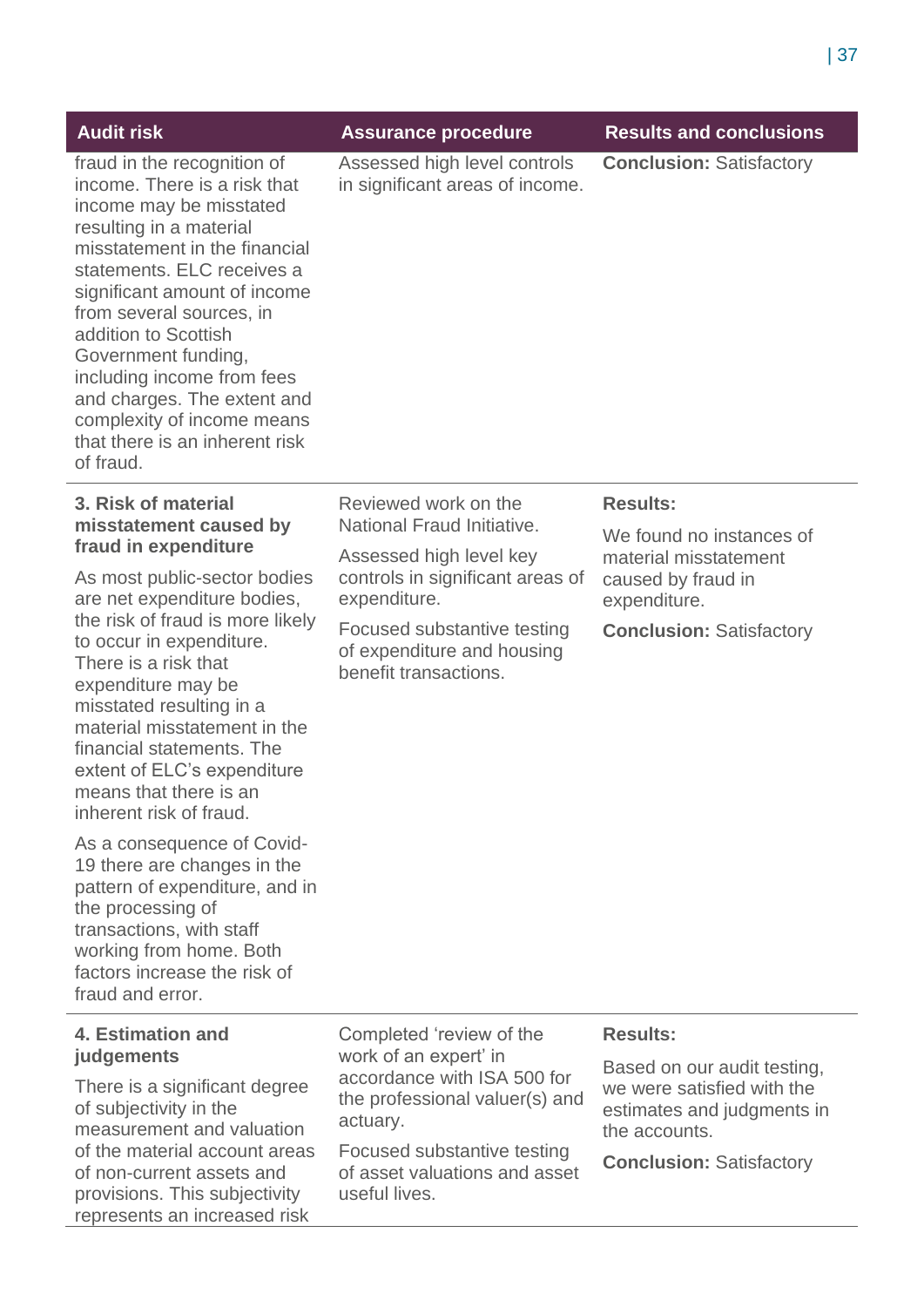| <b>Audit risk</b>                                                                        | <b>Assurance procedure</b>                                                                                                          | <b>Results and conclusions</b>                                                                                                       |
|------------------------------------------------------------------------------------------|-------------------------------------------------------------------------------------------------------------------------------------|--------------------------------------------------------------------------------------------------------------------------------------|
| of misstatement in the<br>financial statements.                                          | Focused substantive testing<br>of provisions.                                                                                       |                                                                                                                                      |
|                                                                                          | Reviewed the work by ELC to<br>ensure adequate review,<br>presentation and disclosure<br>of provisions / contingent<br>liabilities. |                                                                                                                                      |
| <b>5. Presentation and</b>                                                               | Confirmed arrangements put                                                                                                          | <b>Results:</b>                                                                                                                      |
| disclosure of Covid-19<br>transactions, as principal<br>or agent                         | in place conform to Scottish<br>Government guidance<br>issued.                                                                      | Whilst several adjustments<br>were made to the unaudited<br>accounts to reflect the                                                  |
| Depending on the nature of<br>the arrangement, the council<br>acts as principal or agent | Reviewed and assessed<br>systems of internal control, as<br>appropriate.                                                            | guidance we confirmed that,<br>overall, the disclosure of<br>Covid-19 transactions<br>followed the Scottish<br>Government and LASAAC |
| and, consequently, different<br>accounting treatment applies.                            | Reviewed disclosure of<br>agency transactions in                                                                                    |                                                                                                                                      |
| There is a risk that Covid-19                                                            | accounts.                                                                                                                           | guidance.<br><b>Conclusion: Satisfactory</b>                                                                                         |
| transactions are incorrectly<br>presented and disclosed in<br>the financial statements.  | Substantively tested principal<br>transactions to ensure correct<br>classification and treatment.                                   |                                                                                                                                      |

# **Risks identified from the auditor's wider responsibility under the Code of Audit Practice**

| he Code of Audit Practice |                     |                                |
|---------------------------|---------------------|--------------------------------|
| <b>Audit risk</b>         | Assurance procedure | <b>Results and conclusions</b> |

### **6. Financial sustainability**

The council operates in an increasingly challenging and uncertain financial and economic environment, where the demand for services is also increasing.

The council are anticipating to achieve financial balance in 2020/21 however, this will largely be due to one-off interventions and additional non-recurring savings.

For 2020/21 there are a higher number of services than normal that are categorised as High or

Reviewed ELC's progress towards delivery of its transformation and savings plans as part of our normal audit procedures.

Reviewed financial monitoring reports and the council's financial position.

Reviewed minutes of the Full Council, Cabinet, Audit and Governance Committee as appropriate.

### **Results:**

An update on 2020/21 is provided in Part 2 of this report. In summary, budget and savings plans remain challenging. The end of year financial review states that without the additional funding provided and the use of permissible flexibilities, the council would have had an overspend of £11.5 million in 2020/21.

### **Conclusion:**

The Covid-19 pandemic had a significant impact on the 2020/21 budget. Total expenditure increased from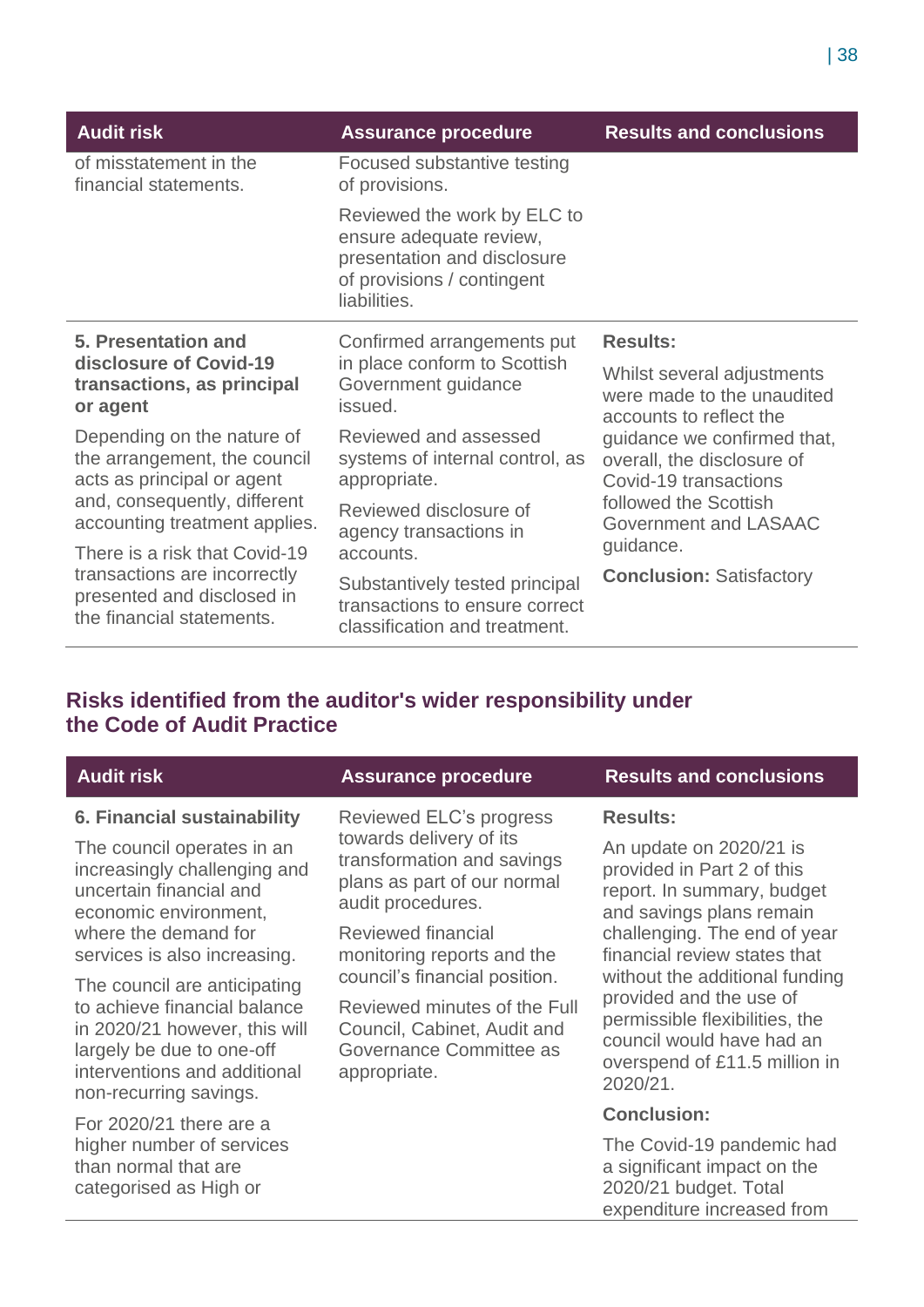| <b>Audit risk</b>                                                                                                                                                                                                                                                                                                                                                                                           | <b>Assurance procedure</b> | <b>Results and conclusions</b>                                                                                                                                                                                                                                                                           |
|-------------------------------------------------------------------------------------------------------------------------------------------------------------------------------------------------------------------------------------------------------------------------------------------------------------------------------------------------------------------------------------------------------------|----------------------------|----------------------------------------------------------------------------------------------------------------------------------------------------------------------------------------------------------------------------------------------------------------------------------------------------------|
| Medium risk of not operating<br>within approved budgets.                                                                                                                                                                                                                                                                                                                                                    |                            | £243.9 million to £255.6<br>million, although at year end                                                                                                                                                                                                                                                |
| <b>Some Scottish Government</b><br>Covid-19 funding will be<br>provided for 2021/22, but this<br>is currently significantly lower<br>than that provided nationally<br>in 2020/21. At the end of<br>December 2020, in-year<br>Covid-19 pressures, many of<br>which are recurring,<br>amounted to over £16 million.<br>This will impact on future<br>spending plans unless<br>additional funding is provided. |                            | there was an underspend of<br>£12.5 million. Challenges<br>remain and the financial<br>impact of the Covid-19<br>pandemic on the council will<br>be challenging over the<br>coming years with medium<br>and longer term plans being<br>reviewed and updated to<br>reflect the impact of the<br>pandemic. |

Source: 2020/21 East Lothian Council Annual Audit Plan

 $\overline{\phantom{a}}$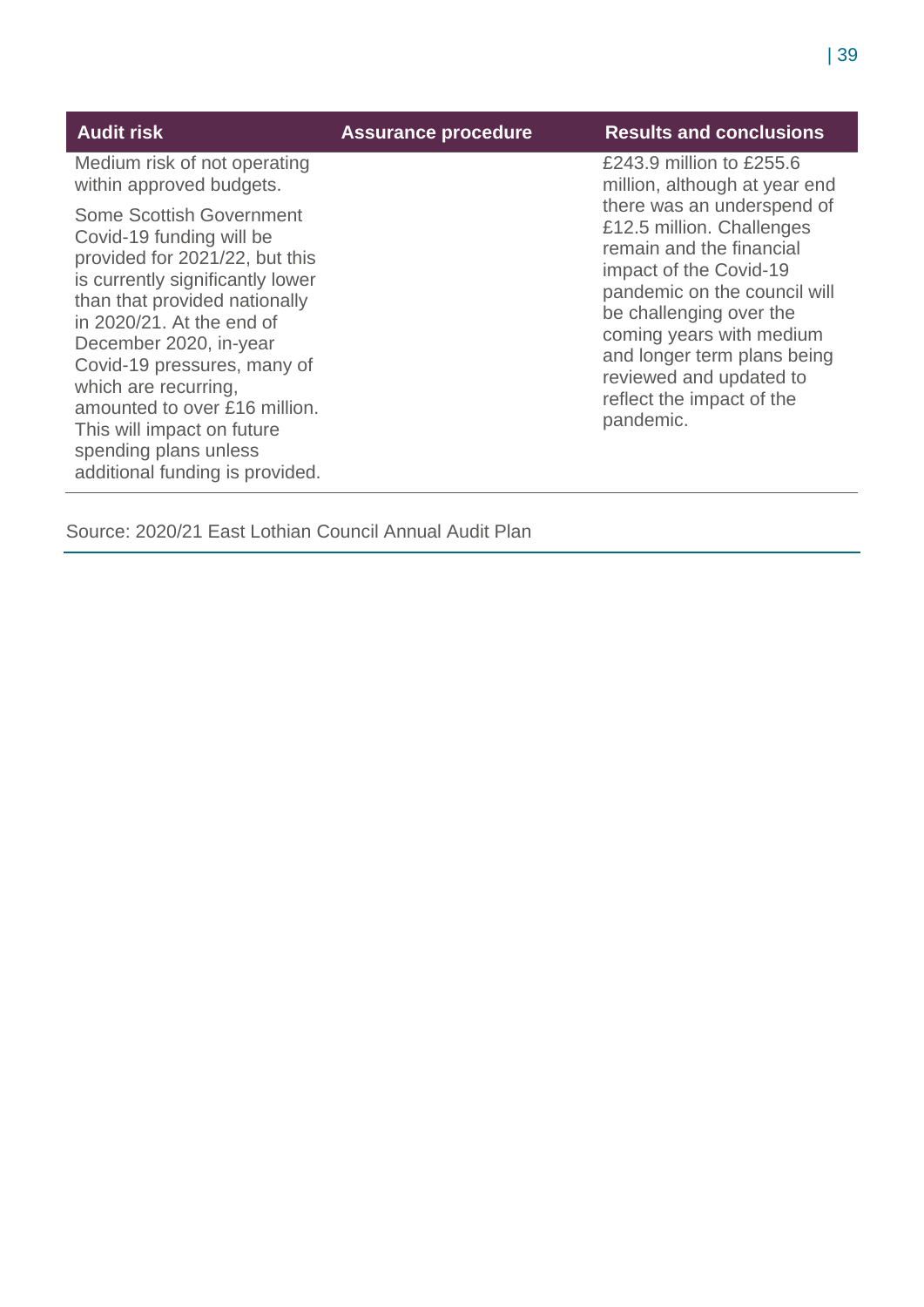# <span id="page-39-0"></span>**Appendix 3: Summary of national performance reports 2020/21**

April 2020 [Affordable housing](https://www.audit-scotland.gov.uk/report/affordable-housing)

June 2020 [Highlands and Islands Enterprise: Management of Cairngorm mountain and](https://www.audit-scotland.gov.uk/report/highlands-and-islands-enterprise-management-of-cairngorm-mountain-and-funicular-railway)  [funicular railway](https://www.audit-scotland.gov.uk/report/highlands-and-islands-enterprise-management-of-cairngorm-mountain-and-funicular-railway)

[Local government in Scotland Overview 2020](https://www.audit-scotland.gov.uk/report/local-government-in-scotland-overview-2020)

July 2020 [The National Fraud Initiative in Scotland 2018/19](https://www.audit-scotland.gov.uk/report/the-national-fraud-initiative-in-scotland-201819)

January 2021 [Digital progress in local government](https://www.audit-scotland.gov.uk/report/digital-progress-in-local-government)

[Local government in Scotland: Financial overview 2019/20](https://www.audit-scotland.gov.uk/report/local-government-in-scotland-financial-overview-201920)

February 2021 [NHS in Scotland 2020](https://www.audit-scotland.gov.uk/report/nhs-in-scotland-2020)

March 2021 [Improving outcomes for young people through school education](https://www.audit-scotland.gov.uk/report/improving-outcomes-for-young-people-through-school-education)